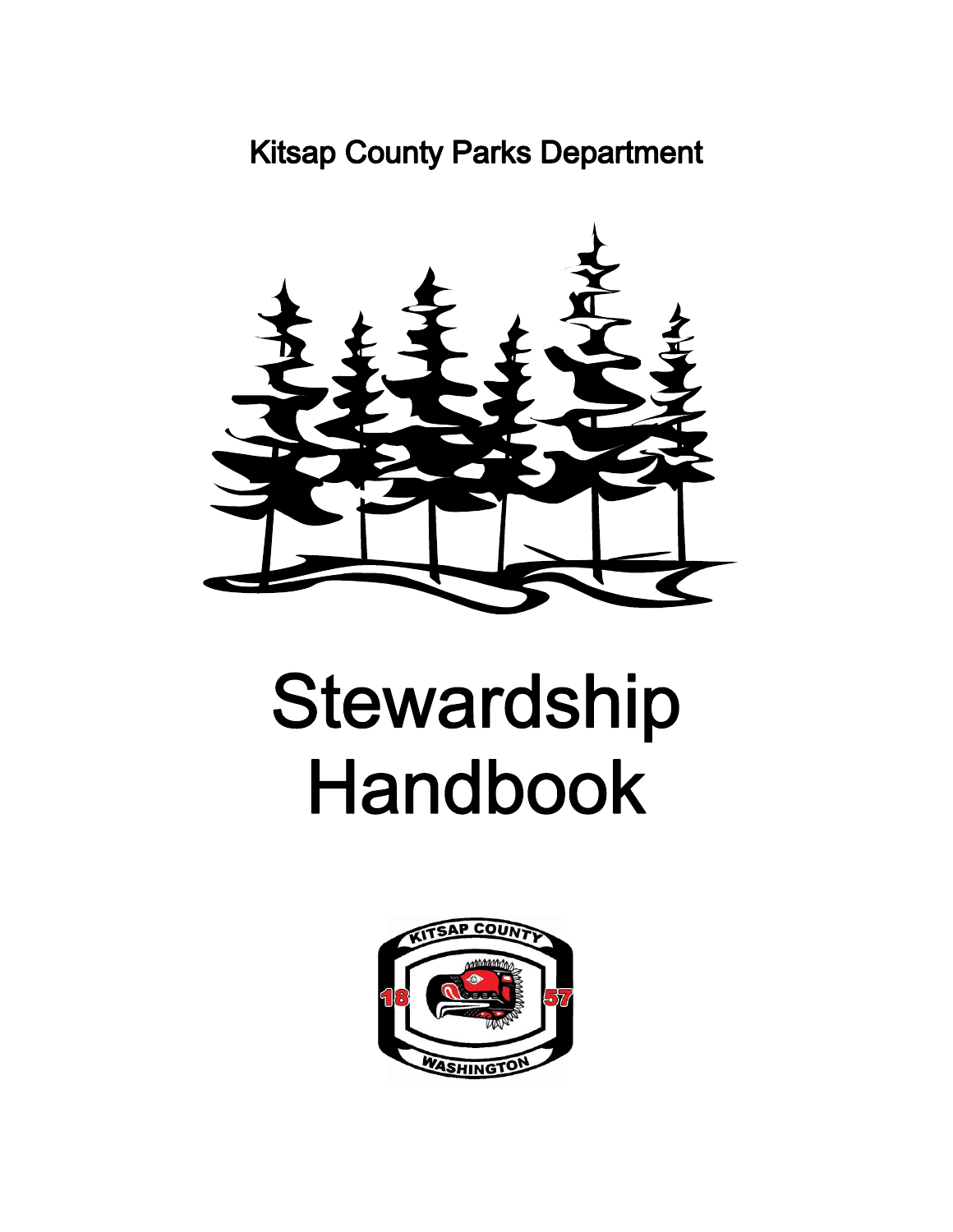The success of a society lies in the willingness of its citizens to give of themselves, to perform or give a service of their own free will. The only "gift" is a portion of thyself.

*Ralph Waldo Emerson, poet and philosopher*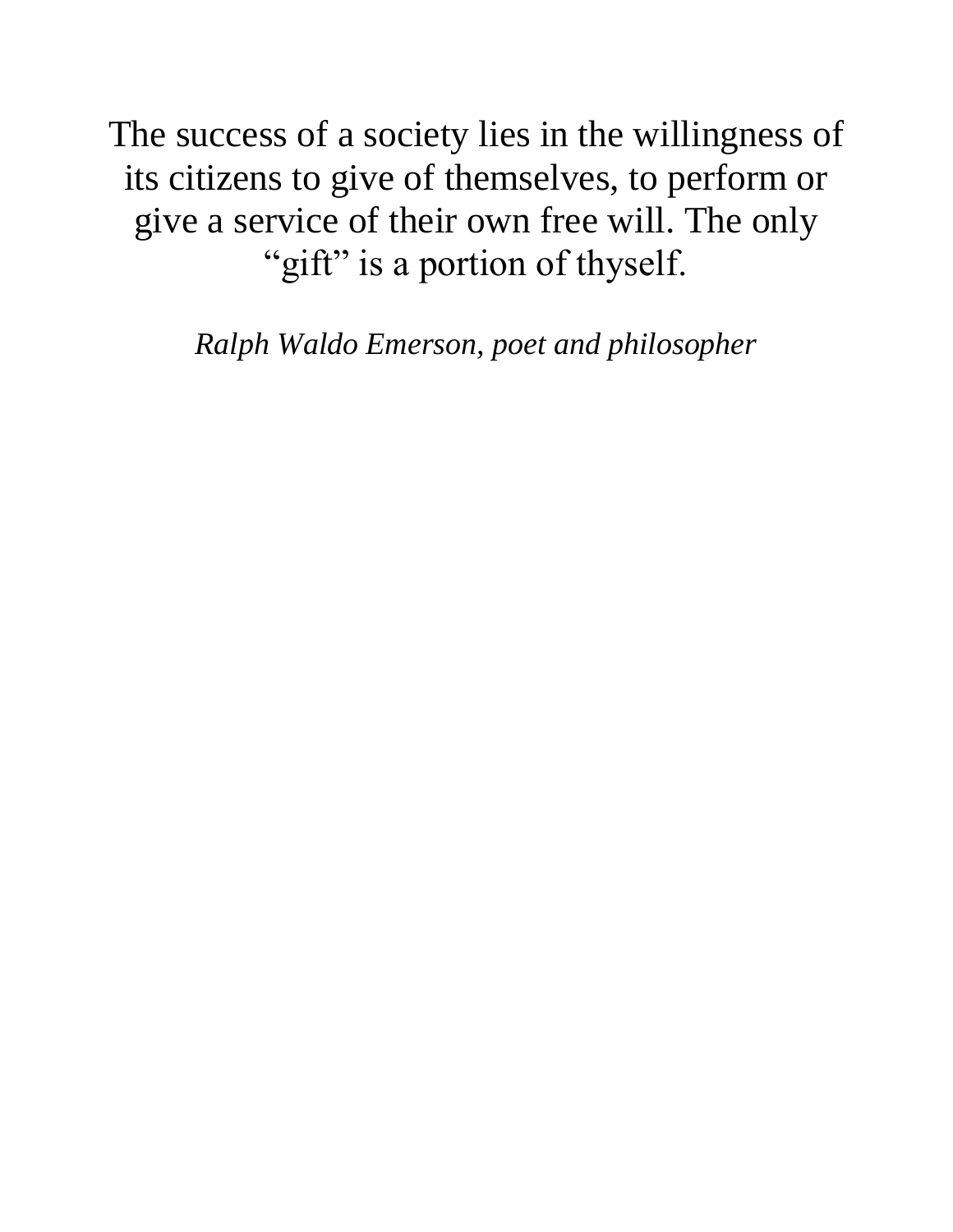# **TABLE OF CONTENTS**

- 1. Welcome to Kitsap County Parks Stewardship Program
- 2. General Information
	- 2.1. Contact Information
	- 2.2. Office Hours
	- 2.3. Board of County Commissioners
	- 2.4. Parks Advisory Board
	- 2.5. Park Staff
- 3. History and Background
	- 3.1. Location and Access
	- 3.2. Geomorphology
	- 3.3. History and Development of Kitsap County
	- 3.4. History of the Parks Department
- 4. Park Stewardship Program Administration
	- 4.1. Starting Out
	- 4.2. Personal Protective Equipment
	- 4.3. Restrictions on Work
	- 4.4. Volunteer Standards and Ethics
	- 4.5. Communication Policy
	- 4.6. Typical Roles and Functions
	- 4.7. Resignation/Termination
	- 4.8. Volunteer Agreement
	- 4.9. Volunteer Insurance
	- 4.10. Thank you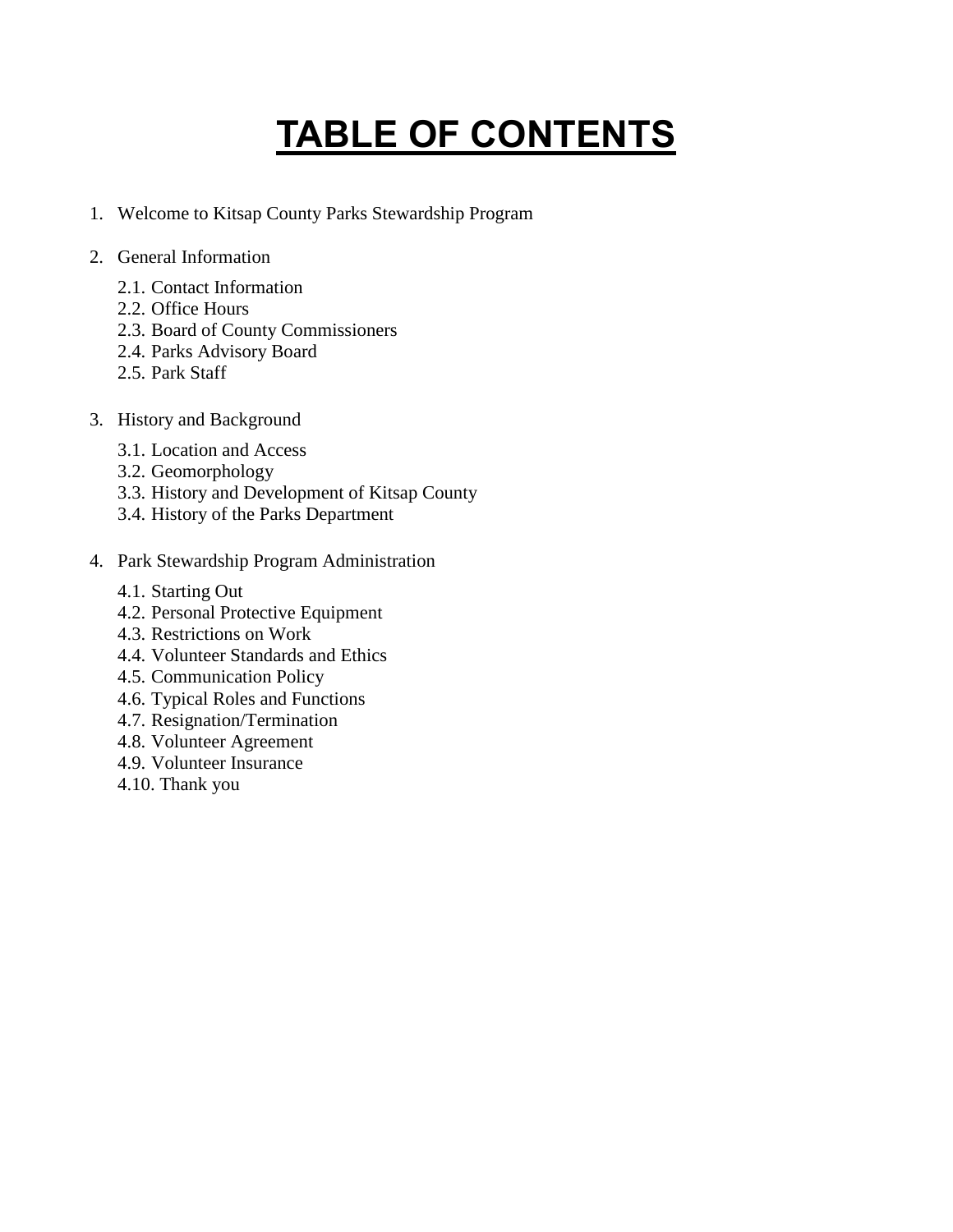#### 5. Keeping Safety in Mind

- 5.1. Preventative Measures
- 5.2. Injury to Volunteers
- 5.3. Injury to the Public
- 5.4. Yellow Jacket Wasps
- 5.5. Hypothermia
- 5.6. Chainsaw
- 5.7. Heavy Equipment
- 5.8. Sharps
- 5.9. Common incidents to report
- 5.10. Fire danger
- 5.11.Stinging nettles
- 6. Forms
	- 6.1. Volunteer Agreement
	- 6.2. Personal Equipment Use Permit
	- 6.3. Volunteer Accident Report
	- 6.4. Trail Request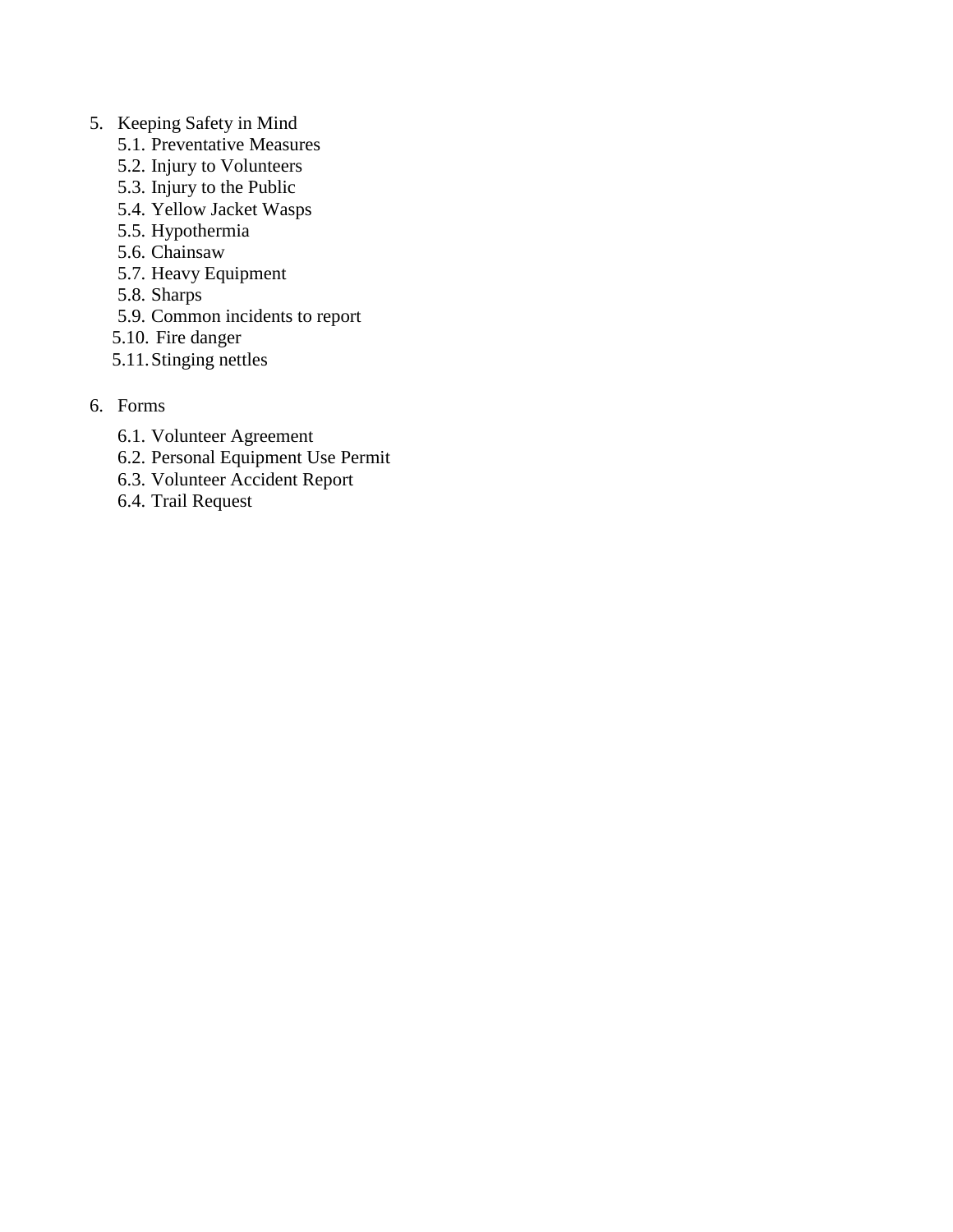# **1. Welcome to the Stewardship Program**

The Kitsap County Parks Stewardship Program is dedicated to preserving, protecting, and restoring the natural and cultural resources within Kitsap County Parks for the present and future generations. Volunteers are encouraged to work as a team with the Kitsap County Parks Department staff in contributing to the quality of the parks and programs that serve the community.

The Park Stewardship Program is designed to enhance the objectives of Kitsap County and to promote a partnership between the County Parks Department and the community. A Park Stewardship Committee is a group of citizens interested in helping the County Parks Department develop and implement maintenance and management goals which are guided by plans, respective to the property. Volunteers work alongside park staff to accomplish these goals. Stewards are an integral part of the management and protection of the County's park lands. Kitsap County supports and appreciates the volunteer work that the community dedicated in enriching programs, promoting a positive environment, and enhancing community relations.

Formal Park Stewardship Committees are established for Anderson Landing, Banner Forest Heritage Park, Chico Salmon, Guillemot Cove, Hansville Greenway, Harper Park, Howe Farm, Illahee Preserve Heritage Park, Keyport Park Improvement Club, Newberry Hill Heritage Park, North Kitsap Heritage Park, Olympic View, Port Gamble Forest Heritage Park, Point No Point Docents, and South Kitsap Regional Park.

General information is provided to help you better understand the responsibilities and expectations of the position. This handbook provides information geared to safely protect you and the public, present administrative procedures, and outline volunteer standards and ethics. The Department's staff is always available to answer questions or clarify any handbook items or subjects.

Thank you for volunteering to help us preserve, protect, and manage county park lands. We look forward to having you join our team. If you have any further questions, please feel free to contact us.

Park Volunteer Coordinators

Jackson Lee: Central and South (360) 337-5372, ilee@co.kitspa.wa.us Rachael Fleck: North and Central (360) 337-5381, [rfleck@co.kitsap.wa.us](mailto:rfleck@co.kitsap.wa.us)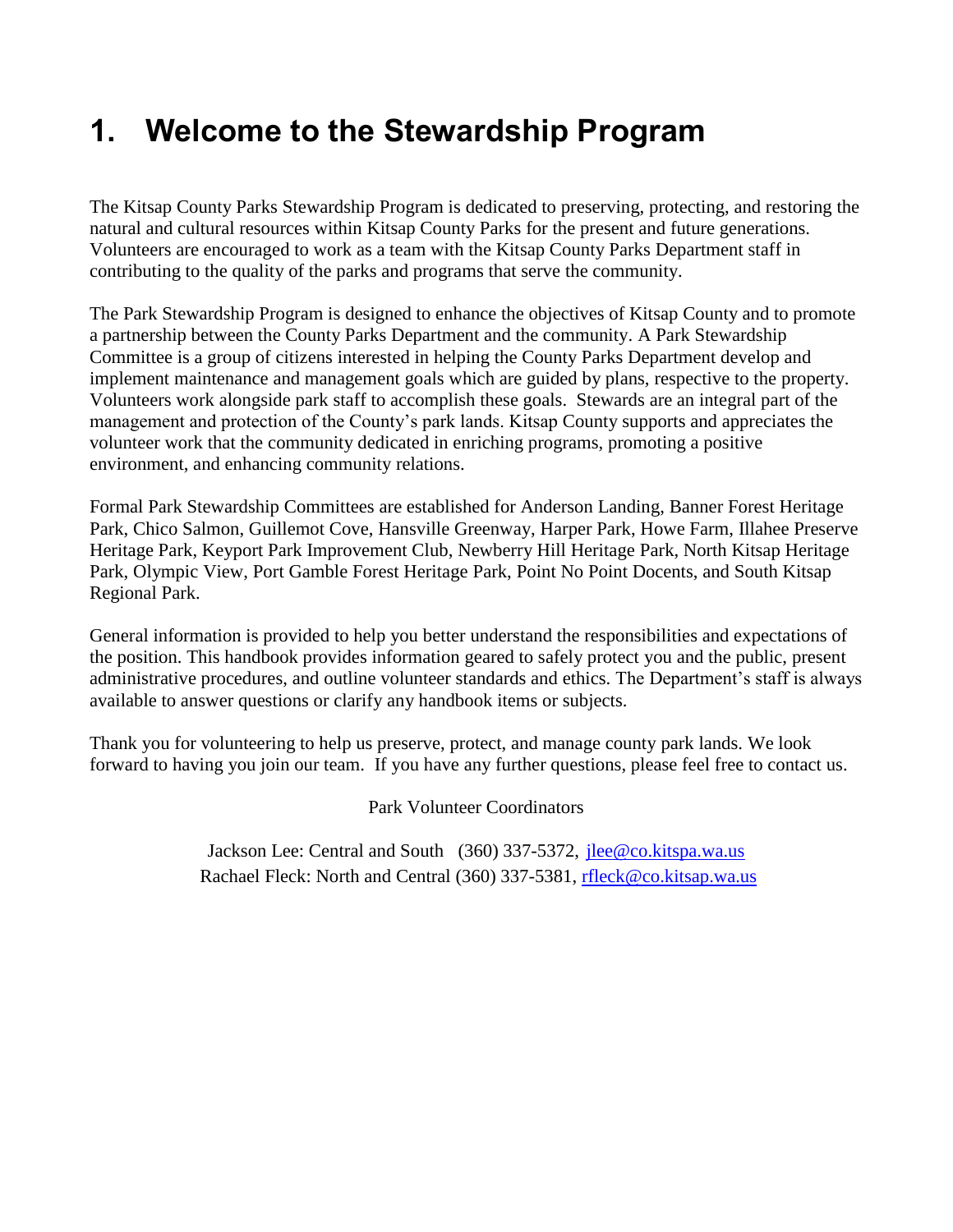# **2. General Information**

# **2.1. Contact Information**

Some names and phone numbers that might be useful to you:

| Cell Phone (360) 621-6759<br>$\text{ilee@co.kitsap.wa.us}$ |
|------------------------------------------------------------|
| Cell Phone (360) 204-2959<br>rflex@co.kitsap.wa.us         |
| Cell Phone (360) 340-6655<br>dleckner@co.kitsap.wa.us      |
|                                                            |
|                                                            |
|                                                            |
|                                                            |
|                                                            |

# **2.2. Park Office Hours**

| Monday - Thursday          | 8:30am-5:00pm |
|----------------------------|---------------|
| Friday                     | 8:30am-2:30pm |
| Saturday, Sunday, Holidays | Closed        |

The County observes the following holidays:

| New Years Day           | January 1                              |
|-------------------------|----------------------------------------|
| M. L. King Birthday     | Third Monday in January                |
| Presidents' Day         | Third Monday in February               |
| <b>Memorial Day</b>     | Last Monday in May                     |
| <b>Independence Day</b> | July 4                                 |
| Labor Day               | First Monday in September              |
| <b>Veterans Day</b>     | November 11                            |
| Thanksgiving            | Fourth Thursday and Friday in November |
| Christmas Day           | December 25                            |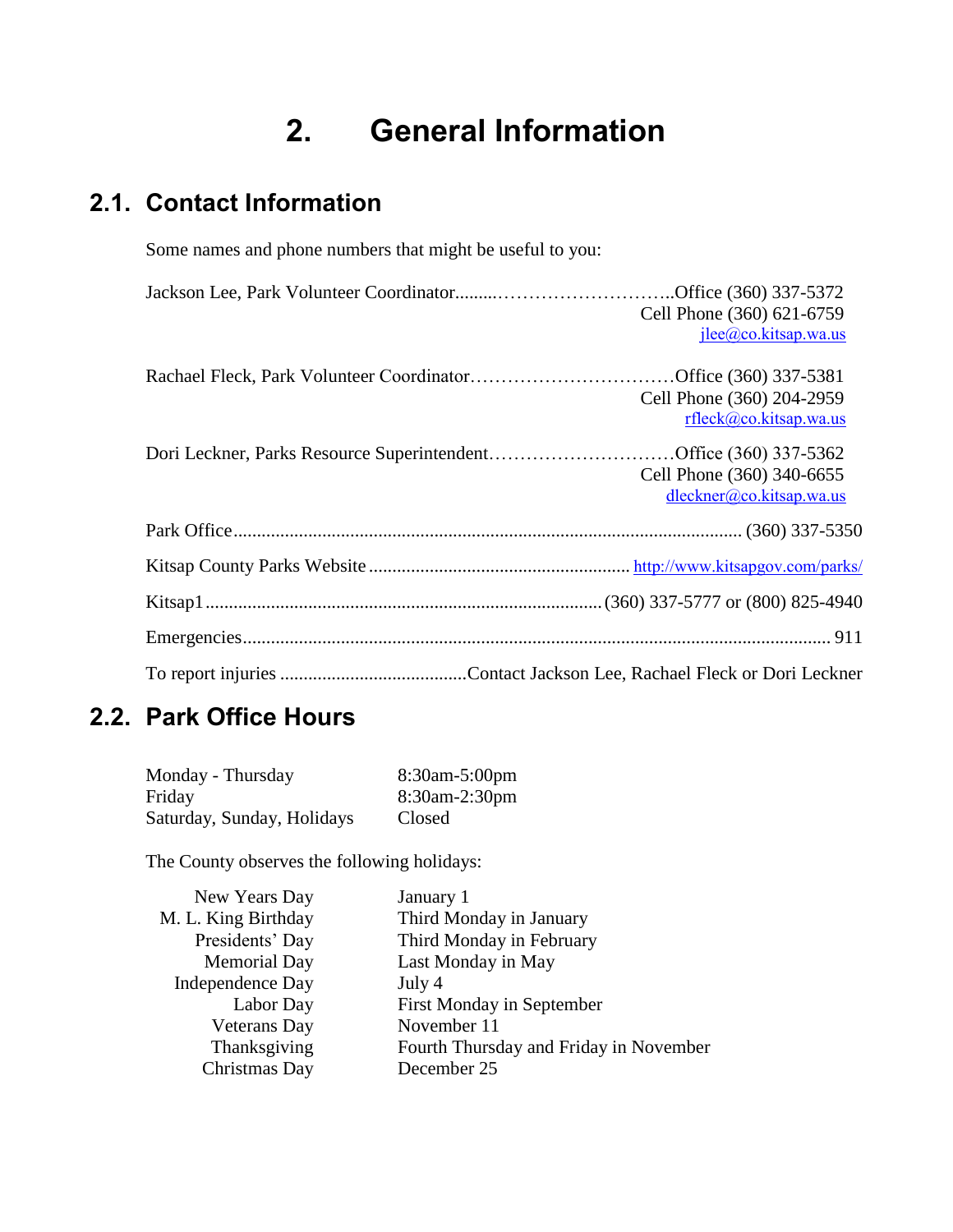**Park hours are daylight hours (1 hour before sunrise and 1 hour after sunset). Certain "Lake" parks and facilities may be availble seasonally.**

# **2.3 County Commissioners**

Kitsap County government exists to protect and promote the safety, health and welfare of our citizens in an efficient, accessible and effective manner.

DISTRICT 1 (North County) – **Robert Gelder** DISTRICT 2 (South County) – **Charlotte Garrido** DISTRICT 3 (Central County) – **Ed Wolfe**

## **2.4. Parks Advisory Board**

The Kitsap County Parks Advisory Board is comprised of nine appointed members, three from each County Commissioner Districts. The Board functions as an interface between the community and the County. The Board provides advice, to the Commissioners and the Director of the Parks Department, concerning acquisition, development and administration of park facilities throughout the County. The Board works on special projects and policy development as needed. Board meetings are the third Wednesday, monthly, at 6:00 pm (time is subject to change, check website) and are open to the public. Meeting locations and agendas can be found on the website at https://spf.kitsapgov.com/parks/Pages/PRAB.aspx

#### **Current Members**

| <b>North Kitsap</b><br>District #1 | <b>Central Kitsap</b><br>District #3 | <b>South Kitsap</b><br>District #2 |
|------------------------------------|--------------------------------------|------------------------------------|
| Kathryn Thompson                   | Amy Lawrence                         | Larry Walker                       |
| vacant                             | Josh Hopp                            | Joanne Clark                       |
| Jenise Bauman                      | Jon Pearson                          | <b>Emily Kleiner</b>               |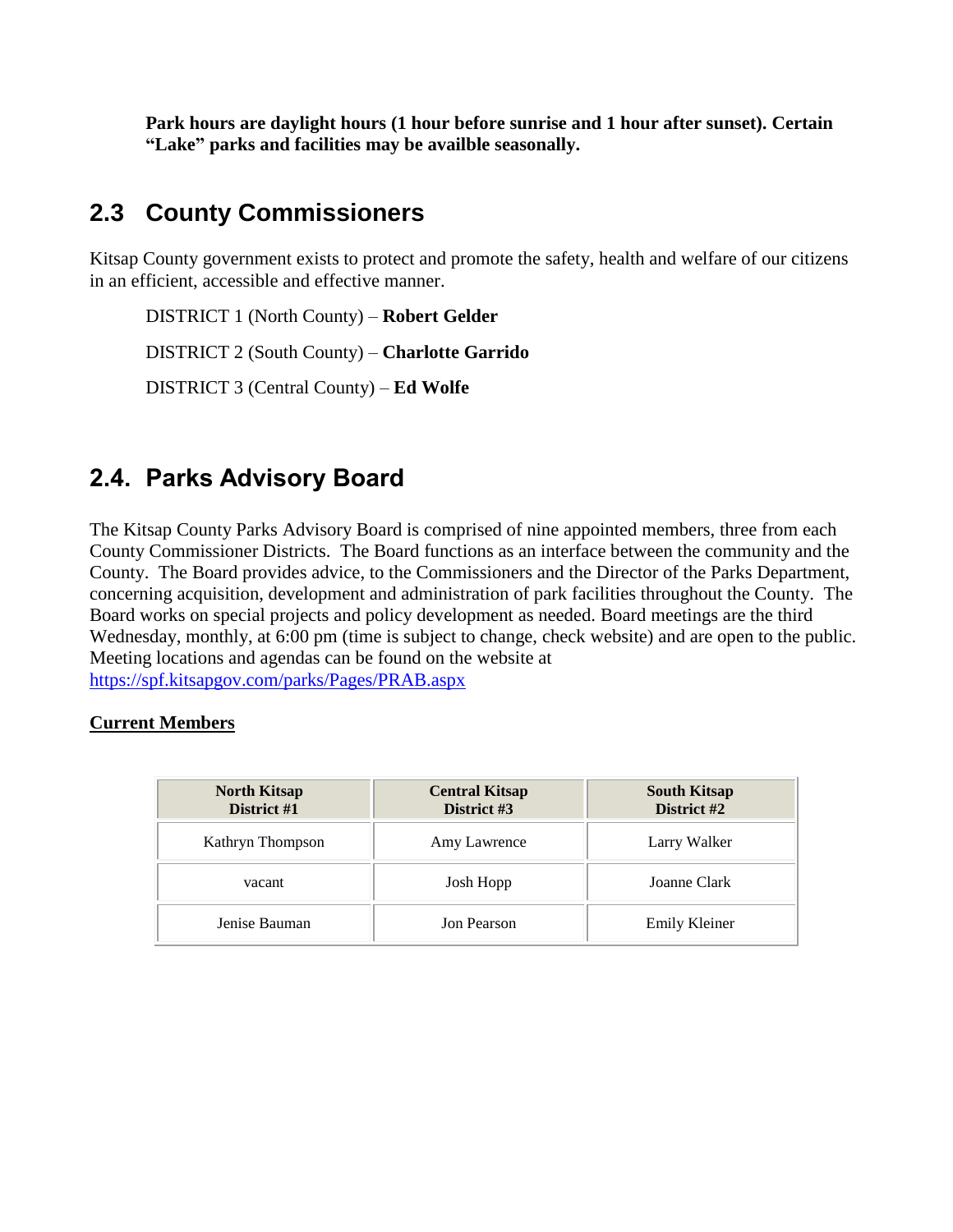# **2.5. Parks Staff**

The Mission of the Kitsap County Parks Department is committed to providing quality-of-life enhancing opportunities through the management of natural areas and specialized facilities, fostering community stewardship, and offering an outstanding service-oriented environment.

| <b>Parks Director</b>                                                  | Jim Dunwiddie                                                                                                                                                                                                                                                                                        |
|------------------------------------------------------------------------|------------------------------------------------------------------------------------------------------------------------------------------------------------------------------------------------------------------------------------------------------------------------------------------------------|
| <b>Parks Assistant Director</b>                                        | <b>Travis Buell</b>                                                                                                                                                                                                                                                                                  |
| Parks Resource Superintendent                                          | Dori Leckner                                                                                                                                                                                                                                                                                         |
| Parks and Open Space Planner                                           | <b>Steven Starlund</b>                                                                                                                                                                                                                                                                               |
| <b>Parks Community Forester</b>                                        | Arno Bergstrom                                                                                                                                                                                                                                                                                       |
| <b>Park Volunteer Coordinator</b><br><b>Park Volunteer Coordinator</b> | Jackson Lee<br><b>Rachael Fleck</b>                                                                                                                                                                                                                                                                  |
| Parks M&O Crew Supervisors                                             | <b>Brian Hauschel</b><br>Joshua Palmer<br>Dan Hall                                                                                                                                                                                                                                                   |
| Park M&O Workers                                                       | <b>Griffin Bassen</b><br>John Lester<br>John Reyes<br>John Weaver<br><b>Aaron Bartleson</b><br><b>James Alvarez</b><br>Jeremy Collins<br>Ann Jensen<br><b>Jacob Anderson</b><br>Ron Newman<br>William Tucker<br><b>Jason Adkins</b><br><b>Rick Guillozet</b><br>Sara McConnell<br><b>Randy Twiss</b> |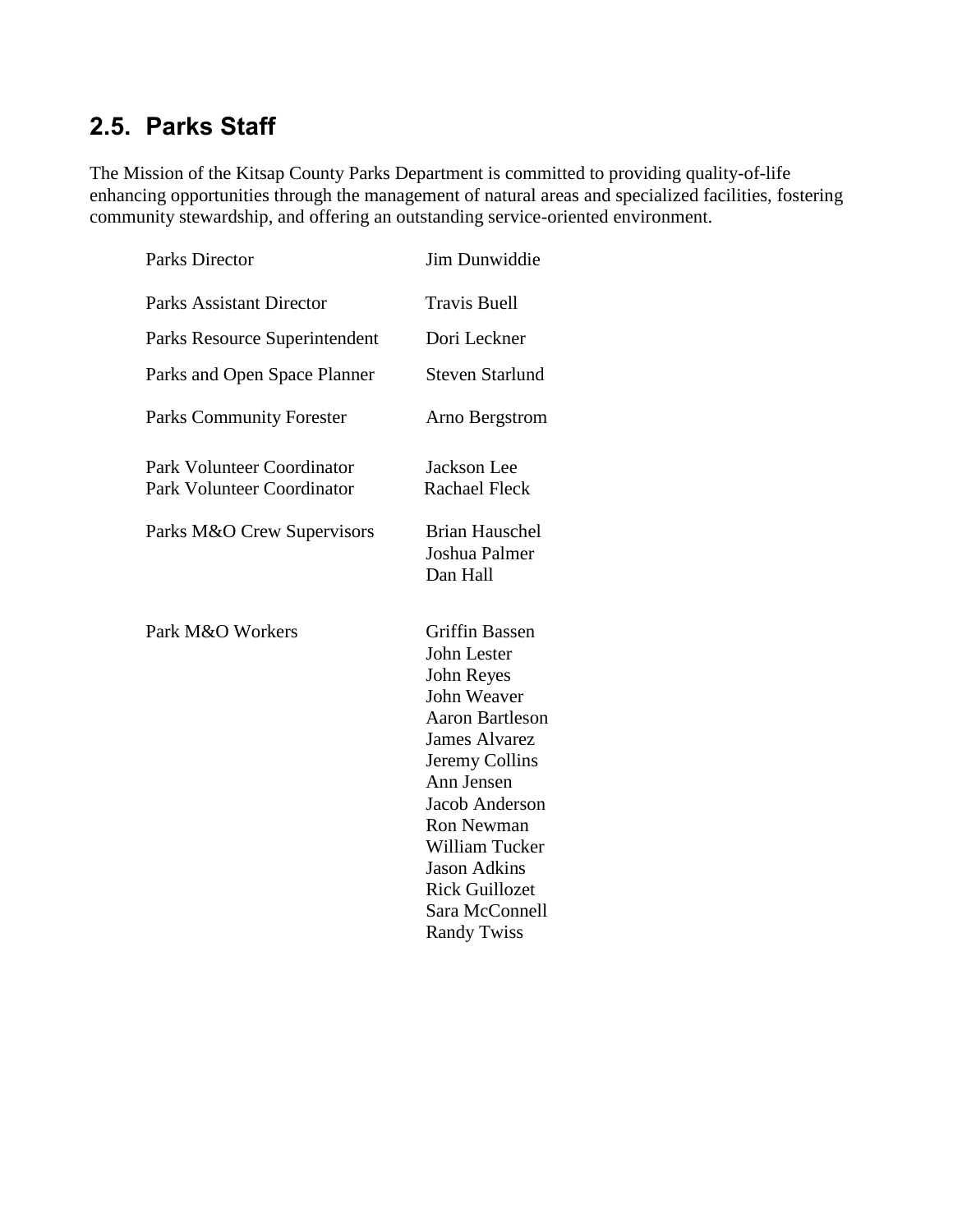# **3. History and Background of Kitsap County**

#### **3.1. Location and Access**

Kitsap County, 396 square miles in size, is situated on and constitutes the majority of the Kitsap Peninsula. To the east of the peninsula is Puget Sound, and beyond that, the Seattle - Everett - Tacoma Metropolitan area and the Cascade Mountains, which are accessible by five ferry routes and the Tacoma Narrows Bridge. To the north is Admiralty Inlet, the mouth of Puget Sound. To the west, the County borders Hood Canal. Beyond that are the Olympic Peninsula and the Olympic Mountains, which are accessible via the Hood Canal Bridge near Port Gamble in North Kitsap County, and State Highway 3, which connects to Highway 101 south of the County. State Hwy 3 is the only non-bridged road access to the Kitsap Peninsula. Bainbridge and Blake Islands are also included within the County. Bainbridge Island is connected by the Agate Pass Bridge and Blake Island, a State Park, is accessible only by boat.

### **3.2. Geomorphology**

Ten thousand years ago all of the Puget Sound Basin, including Kitsap County, was covered by a continental glacier a mile high. That glaciation flattened the landscape of the County and deposited primarily tills (unsorted mixtures of clay silts, sand, gravel and larger rocks that were eroded by the glacier; carried in, on, and under the ice; and deposited as the ice melted) with pockets of better sorted silts, sands and gravels. These tills and pockets of soil are the foundation for the County's soils, and the reason for the number of wetlands in the County. The flattening effect of the glaciers created a relatively level landscape, with the rolling Gold (1,761' elevation) and Green (1639' elevation) Mountains as the highest points in the County. Along with this flattening effect, the land was also depressed by the weight of the ice. Since the ice melted, the "rebound" of the land, relative to sea level, has resulted in many of the county's streams being deeply incised, as the streams cut through the soils to reach sea level. The County contains no major rivers, a number of small lakes, and approximately 228 miles of saltwater shoreline. Another interesting note is that Kitsap County is located between the only two U.S. fjords outside of Alaska – Puget Sound and Hood Canal.

### **3.3. History and Development of Kitsap County**

With the extensive shoreline on Puget Sound and limited access by land, access to Kitsap County as it was developing in its early history was via water. The "Mosquito Fleet" of small private boats which transported people and goods around Puget Sound from the 1850's through the 1930's had at least 24 docks to visit along the shoreline of Kitsap County. Subsequent development in the County has followed that pattern, with the cities and population concentrations in the County either on Puget Sound or emanating from those original Puget Sound settlements. Kitsap has historically been rural with 70% of county residents living in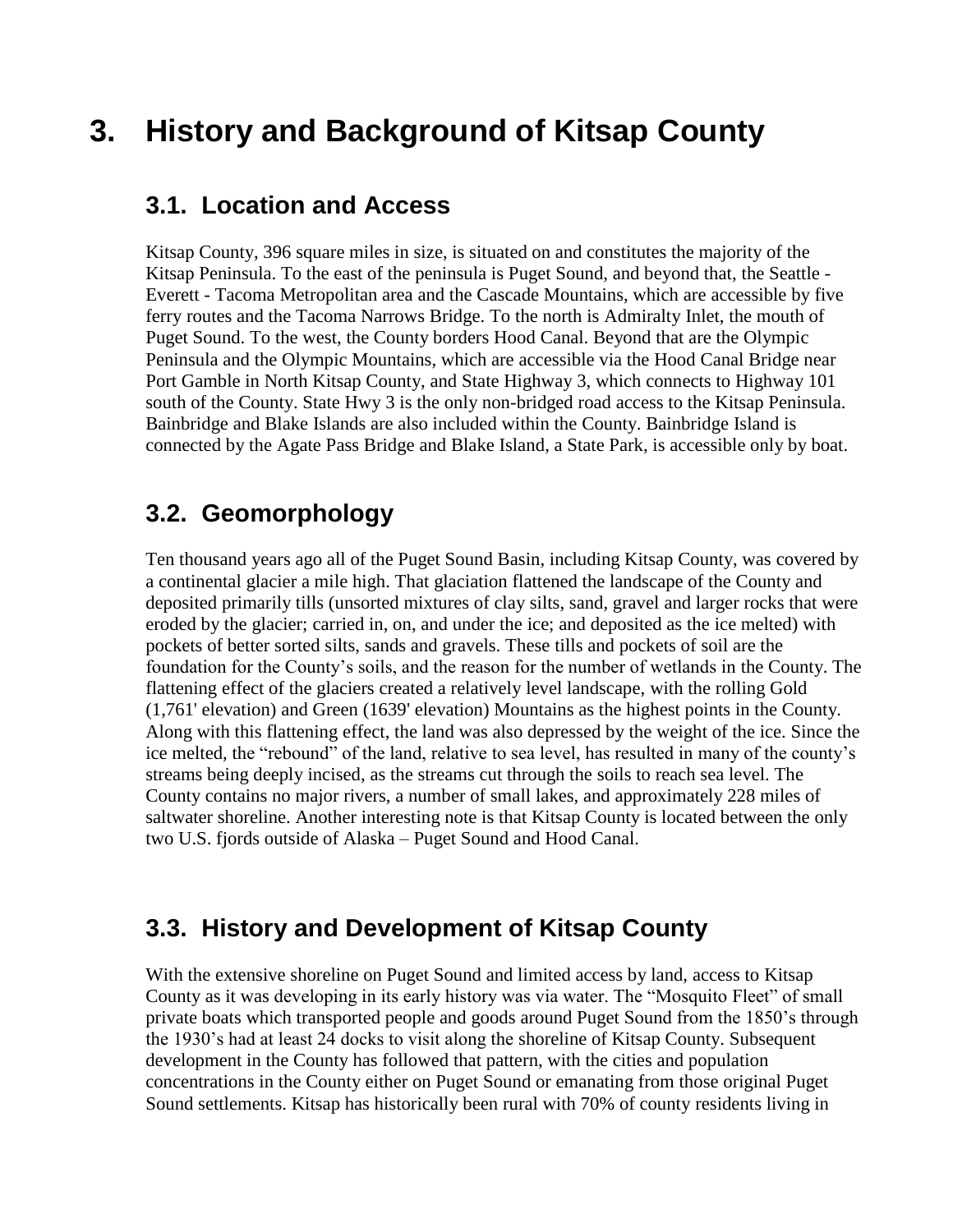unincorporated areas. Development of the County has been spurred over time by the second home market for Seattle/Tacoma residents; the U.S. Navy, with facilities throughout the County, most notably Puget Sound Naval Shipyard and the Naval Base at Bangor; as a retirement destination, and; as a bedroom community for the Seattle/Everett/Tacoma metropolitan area. The County, as the third smallest geographically and sixth largest in population, has the third highest population density of Washington's thirty-nine counties, with 607 people per square mile.

# **3.4 History of the Parks Department**

Kitsap County had accumulated a few park sites by donation prior to 1960. That year the Board of County Commissioners appointed a three-member Park Board and Administrator to care for those lands. During the mid-1960's, a bond issue was passed by the voters to generate funds which were leveraged with grants from the Washington State Interagency Committee for Outdoor Recreation. These funds were used to acquire and develop parks at Horseshoe Lake, Wildcat Lake, Wick's Lake, Buck Lake and Point No Point.

In 1971 the Board of County Commissioners created the Parks Department having the responsibility of developing and maintaining the growing park system. Salsbury Park, Gordon Field, Veteran's Memorial Park, and Silverdale Waterfront Park were subsequently acquired and developed. Village Greens Golf Course and Anderson landing were purchased in the mid 1970's in addition to accepting surplus Navy lands.

In 1991, the Board of County Commissioners enacted a Conservation Futures Levy, leading to an aggressive program in acquiring valued open space and public park lands, such as Guillemot Cove. By 1994, the County park system consisted of 1,252 acres.

By 2000, the park system had grown to 2,094 acres. Following the County's 2000 Open Space Plan, which prioritized purchasing regional and waterfront park sites, an additional 3,500 acres had been acquired by 2006, increasing park inventory to almost 5,700 acres. Most of these acquisitions are concentrated in large "Heritage Parks;" sites North Kitsap Heritage Park, Illahee Forest Preserve Heritage Park, Coulter Creek Heritage Park, and Banner Forest Heritage Park).

In early 2014, Kitsap County purchased the first 535 acres of forestland in the Port Gamble area, later to be named the Port Gamble Heritage Forest. Subsequent purchases have continued to grow this park into nearly-3,500 acres County Park. In 2019, WA State Parks and Recreation Commission approved the transfer of the 281-acre Square Lake State Park to Kitsap County. This transaction increased County Park inventory to 74 park sites and over 10,600 acres of public parkland.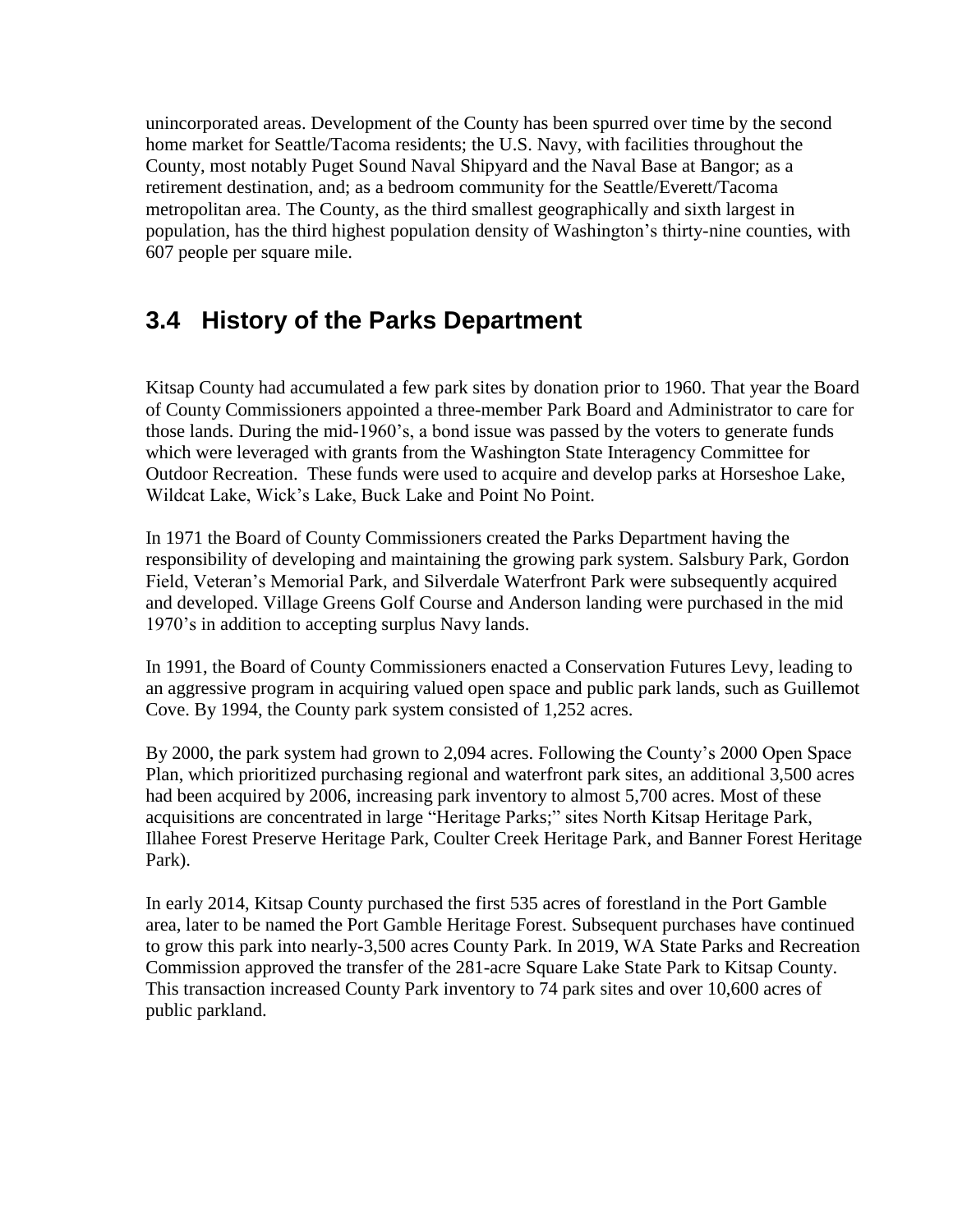# **4. Park Stewardship Program**

# **4.1 Starting Out**

Volunteers receive no compensation from Kitsap County for their volunteer activities and are classified as unpaid Kitsap County Park staff.

Park Stewardship programs are open to all who are interested in volunteering to work in the park. Each Stewardship group is responsible for setting up their own administration. Stewardship Groups should have regularly scheduled public meetings frequency dependent on the group's level of activity, with at least one annual meeting.

All Stewardship Group meetings are public meetings and must be held in a public location. Each group should elect a chairperson and secretary at the very least to help them facilitate and keep records of these meetings.

As an official Kitsap County stewardship group, your meetings are open to the public and your group must take notes or minutes to record what was discussed at the meeting. These notes will be made public. All Kitsap County Park Stewardship communication is subject to the Public Disclosure Act. Members of the group can have individual meetings to brainstorm thoughts, but all decisions for the group must be made at a public meeting.

Each stewardship group is responsible for submitting an Annual Work Plan to the County Parks Department in December of each year. Annual Work Plans must be approved prior to commencing work on any project. If a project is not included in the initial Work Plan, the stewardship group must get prior permission from the Parks Department prior to beginning any planning or work.

# **4.2. Personal Protective Equipment**

In an effort to ensure safety, volunteers shall dress appropriately for the conditions and performance of their activities. This includes wearing gloves, long pants, and close toed shoes while performing stewardship activities within the parks. Additional PPE required when operating power equipment.

# **4.3. Restrictions on Work**

In order to protect volunteers from potential hazards, there are some restrictions placed on the types of activities you can do. These include:

• All volunteers must be registered as volunteers with Kitsap County Parks.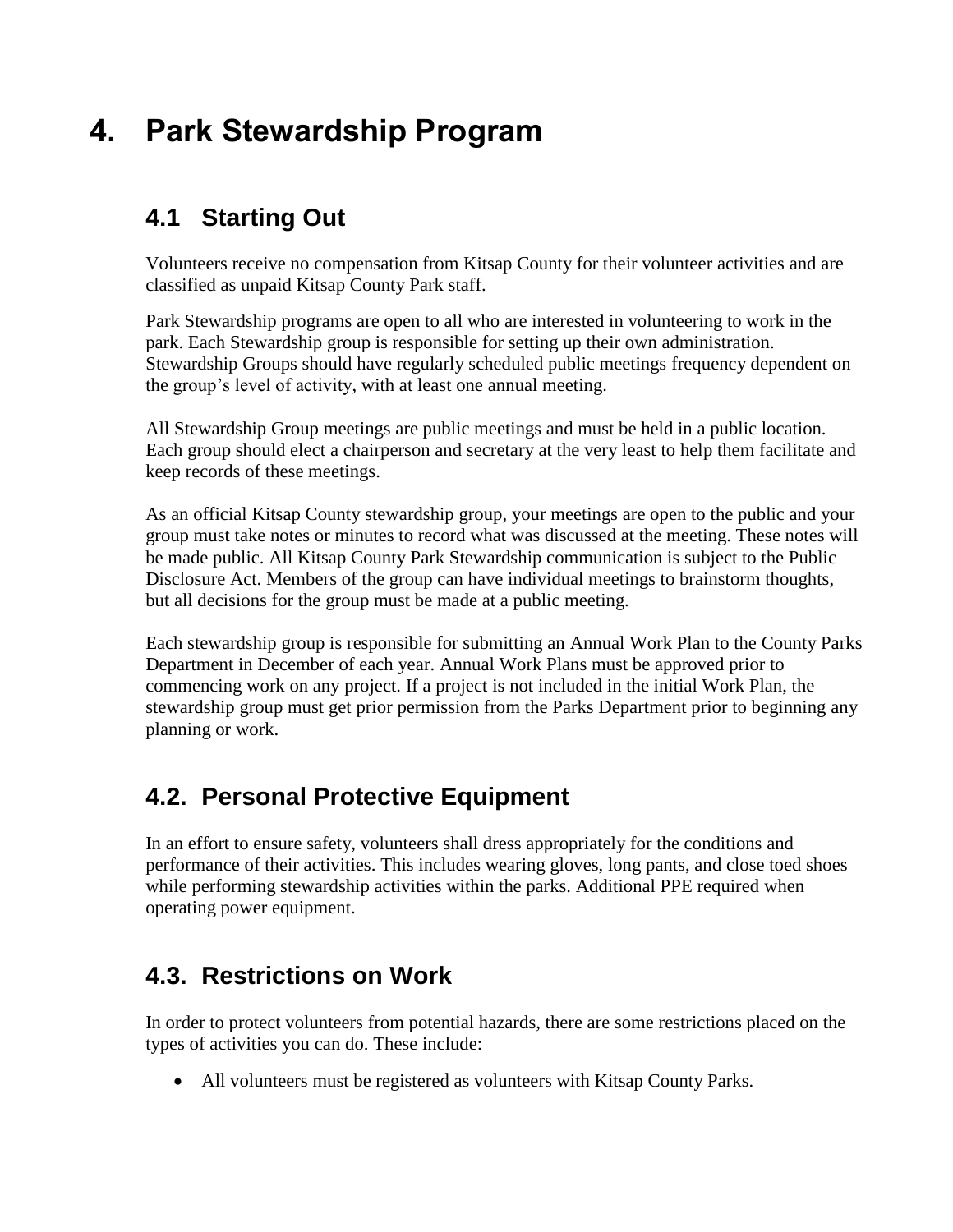- Volunteers may not drive County vehicles unless given special authorization from the Park Superintendent.
- Motorized vehicles may not be operated within County parks without authorization from the Park Superintendent or designee. Volunteers, having the potential of operating a personal vehicle, will be required to provide a copy of vehicle insurance certificate. A placard will be issued, which must be displayed on the vehicle dashboard, whenever the vehicle is being driven within the park. Driving is limited to established park and forest service roads. Vehicles shall not exceed 5mph. Drivers are required to stop to allow pedestrians/ bicycles to pass, and required to turn off the engine to allow equestrians to pass (do not overtake an equestrian unless the equestrian motions them to do so).
- Volunteers must have a Personal Equipment Use Permit on file with the Parks Department, in order to use personal heavy equipment.
- Volunteers must be current on their Chainsaw Safety training (must be renewed every 2 years) in order to use a chainsaw. Volunteers are not authorized to fell any tree over 6" in diameter during their approved volunteer duties.

# **4.4. Volunteer Standards and Ethics**

Kitsap County's expectations for volunteers:

- Volunteers must observe the same rules and policies as Kitsap County paid staff.
- Volunteers must be courteous to the public. If a situation develops for which you need assistance, please consult County staff.
- Volunteers are not permitted to use the services of any County office, facility, or employee for the procurement of anything for personal use, or be permitted to convert to their personal use any County owned material, equipment, or services.
- A volunteer may not use the County's name to request and receive special discount privileges or special services from County suppliers of materials, equipment, or services, except as authorized by County policy. Personal use of County telephones and computers must be kept to a minimum and preferably for emergency use only.
- All tobacco products are prohibited in County offices and buildings and in County vehicles.
- Some of you may have access to confidential information. This information must be kept confidential and may not be disclosed to anyone except County personnel. Volunteers are not entitled to use this information for any non-County purpose.
- A volunteer may not engage or participate in any religious, legal, or partisan activity to promote a particular candidate or one side of a political issue while on duty or representing the County.
- Volunteers may not be under the influence of drugs or alcohol while performing their duties with the County. Volunteers should not work while under the influence of any medication that impairs judgment or physical ability.
- Volunteers are expected to treat their co-workers with respect and courtesy at all times. If a conflict arises that cannot be resolved between co-workers or staff, the park superintendent should be informed immediately.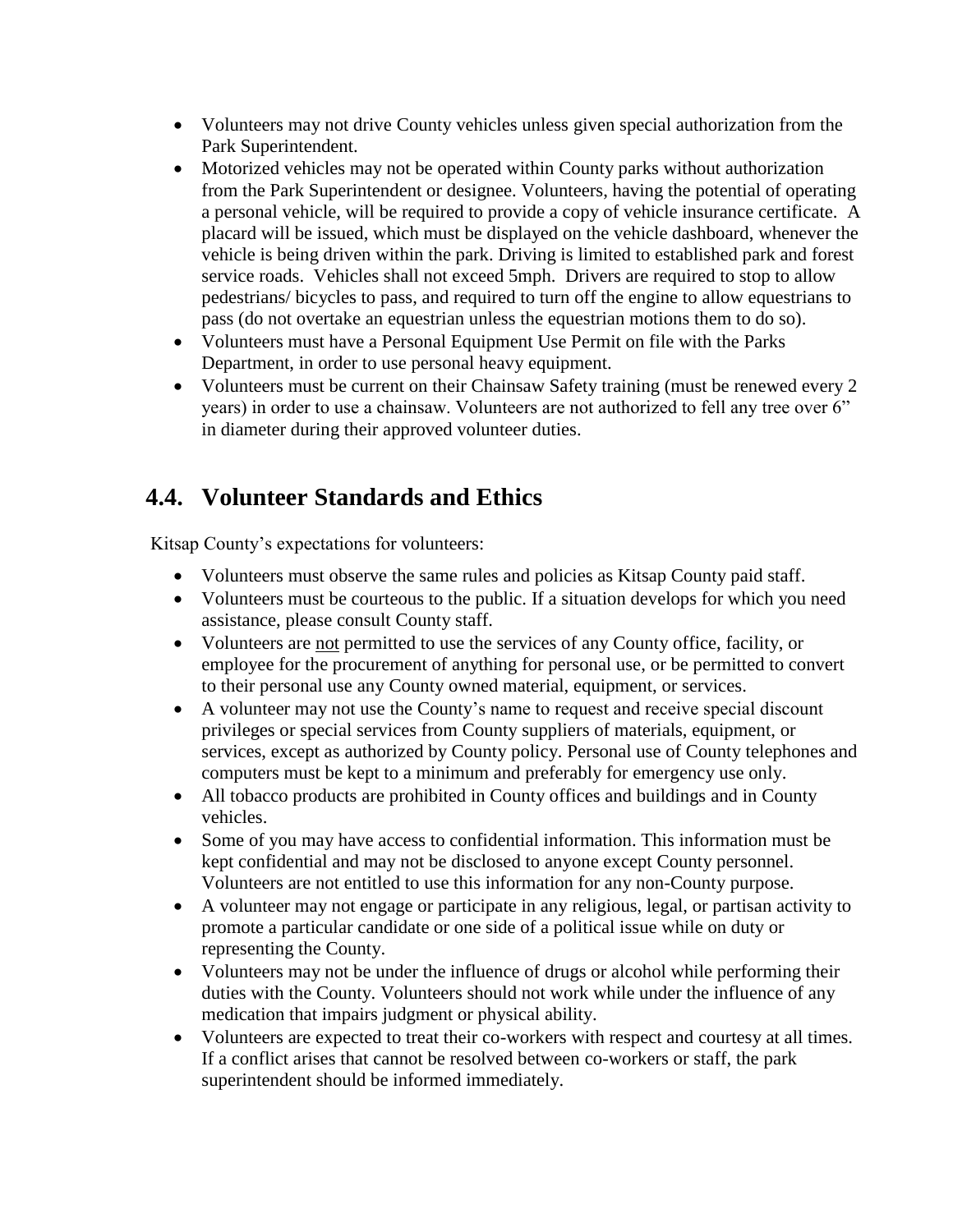- Volunteers must obey all land use regulations and codes, including dogs must be on leash. Copies will be available upon request.
- Volunteers cannot receive any gifts, monies, etc. for or towards compensation for their County volunteer services.

# **4.5. Communication Policy**

- No members of a County Parks stewardship group may characterize themselves as representatives of the group's opinion or a representative of the Kitsap County Parks Department without the written consent of the Kitsap County Parks Director. Only those designated by the Parks Director are authorized to represent the County or Parks Department to the media or in other forms of external communication.
- The volunteer coordinator has the responsibility of maintaining communication between stewardship groups and the Parks Department.
- All questions/concerns/comments should be directly to the Volunteer Coordinator, to ensure effective communication with the Parks Department.

# **4.6. Typical Roles and Functions**

#### *County Parks Department*

- Provide overall supervision and guidance to the stewardship group concerning its functions.
- The volunteer coordinator will support the maintenance function of the stewardship group by providing those tools, materials, and technical guidance in accomplishing trail maintenance and ecological restoration.
- Provide staff and resources to respond to emergencies, public safety concerns, or other stewardship needs that are beyond the capabilities of the stewardship group.
- Include in Kitsap County's Capital Facilities Plan funding for capital improvements, property acquisitions, or major projects supporting the stewardship goals.
- Provide appropriate staff assistance, equipment, training, and other resources to assist stewards.
- Provide legal assistance and representation as may be appropriate to the stewardship roles.
- Assist with the processing of grant applications to support stated stewardship goals.

#### *Stewardship Group*

#### *(The following functions are subject to Kitsap County Parks' oversight)*

- Organize work parties to carry out projects consistent with stewardship goals and Annual Work Plan.
- Manage usage of the trail system by people and pets.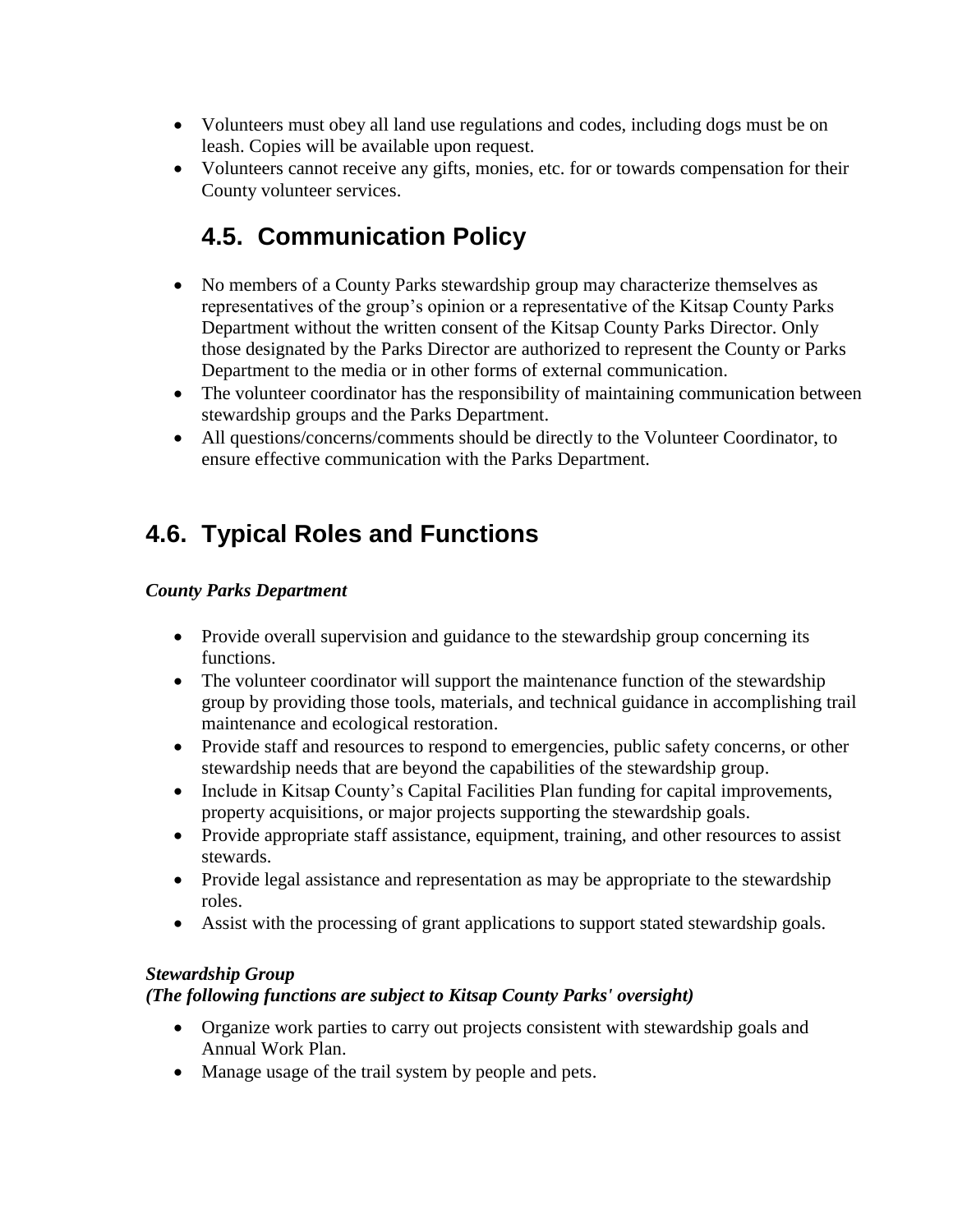• Operate a volunteer "eyes and ears" program for monitoring visitor use and natural conditions. Report inappropriate visitor use and safety issues to County Parks or Kitsap County law enforcement as appropriate.

#### *Joint Functions*

- Recruit and organize volunteers.
- Identify and provide relevant training opportunities advancing the knowledge and understanding of the stewardship program.
- Site-planning elements and improvements
- Policy decisions on resource management and usage of the Park.

#### *Performance of Functions:*

*The stewardship group will perform its functions based on available volunteer and financial resources. County Parks' functionality is contingent on staffing and budgetary constraints.*

# **4.7. Resignation / Termination**

Any volunteer may resign by providing a written notice to the Volunteer Coordinator. Any such resignation shall take effect at the time specified or upon delivery.

The County has the right to terminate its association with a volunteer at any time and for any reason, with or without notice.

# **4.8. Volunteer Agreement**

Volunteers must sign an agreement and waiver of liability. To protect yourself and the County, a signed agreement and waiver must be on file before you participate in any volunteer park activity.

# **4.9. Volunteer Insurance**

Volunteer activities, present a risk and liability exposure to both the volunteer and Kitsap County. Insurance coverage applies to all registered County volunteers. Registered County volunteers must have a completed Volunteer Agreement on file, or the individual must be a member of an organization supporting a special event, having documentation on a group activity log.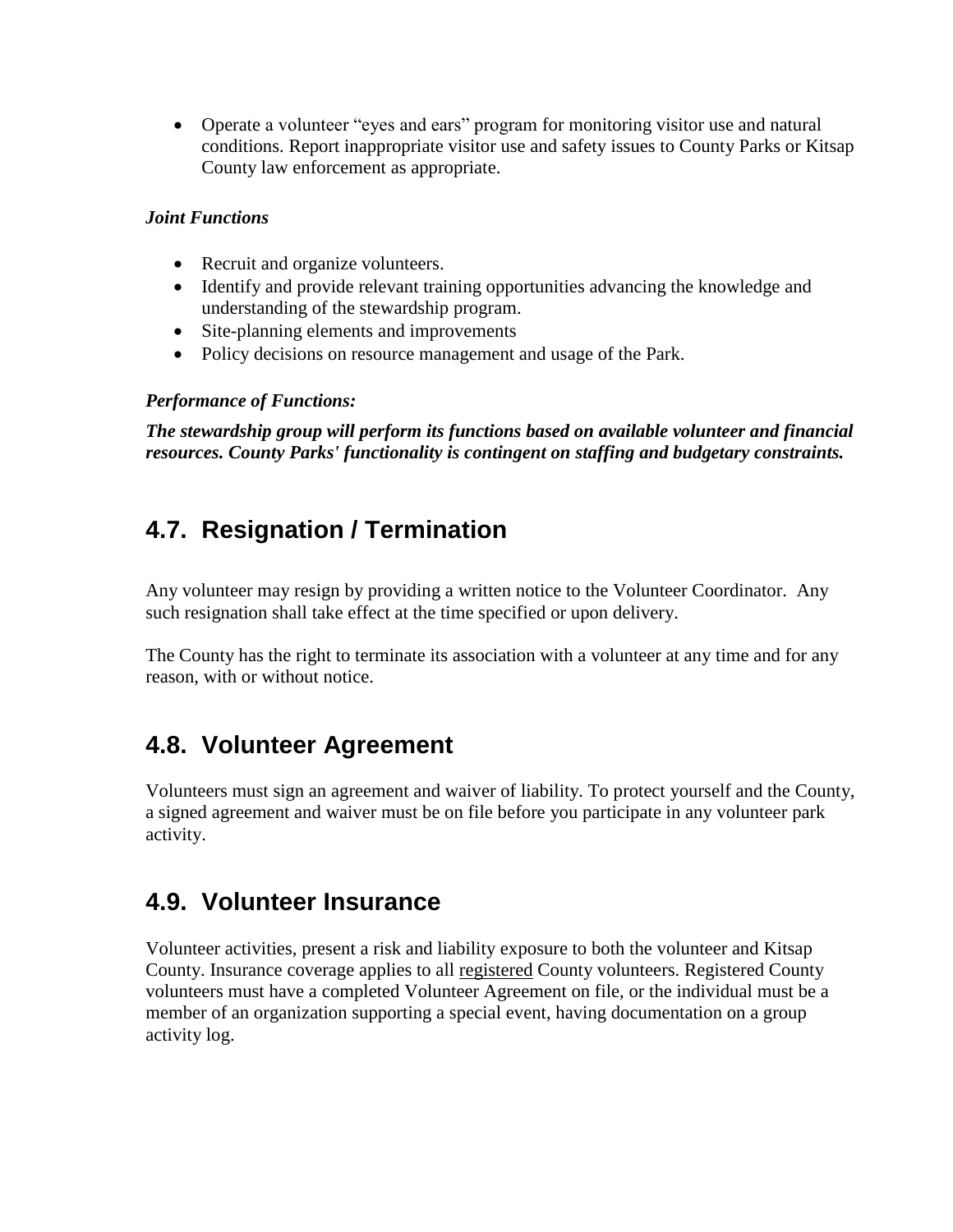#### • **Accident Insurance:**

Excess (the amount not covered in the volunteer's own policy) accident medical coverage, up to \$25,000 of medical insurance coverage to volunteers that are injured while participating in county volunteer activities.

#### • **Personal liability insurance:**

All registered volunteers are covered collectively at a limit of \$1,000,000 per occurrence. Coverage provides protection for a personal injury or property damage liability claim arising out of the performance of the volunteers' duties.

# **4.10. Thank You!!!**

We appreciate your willingness to volunteer with the Kitsap County Parks Department. We hope you will enjoy your experience! It is your commitment, and that of volunteers like you, that allows the County to most effectively serve the public's needs. Our staff is happy to help you help us.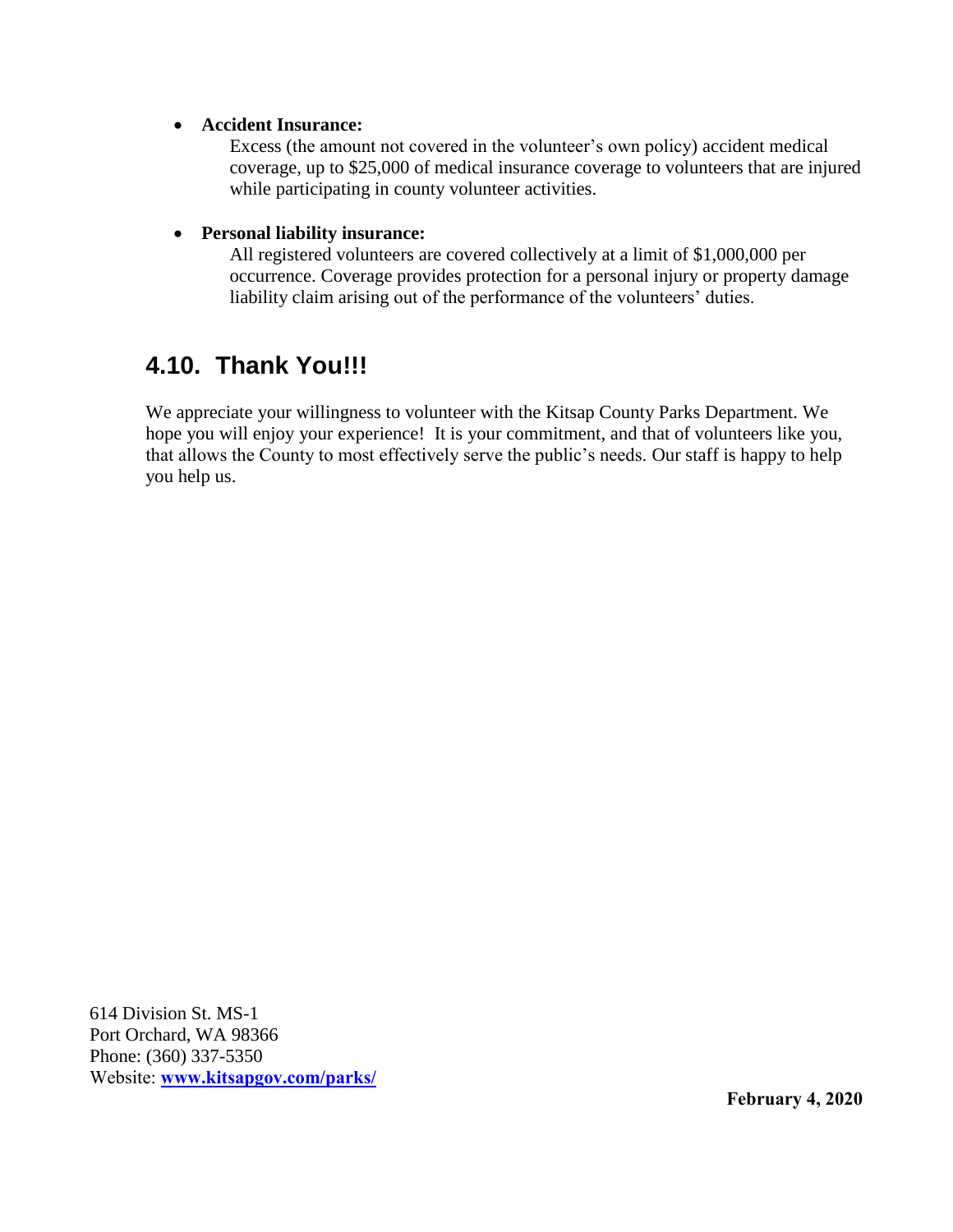# **5. Keep Safety in Mind**

*Safety is a major concern for everyone involved in the program. For the safety of volunteers, as well as visitors, it is everyone's responsibility to act in a safe manner and to suggest improvements for safety of Authority facilities, activities, and programs. We encourage your ideas and suggestions about how we can create a safer environment for volunteers.* 

# **5.1. Preventative Measures**

The safety and health of staff and volunteers is important. If in your work, you should encounter an unsafe situation or observe others working in an unsafe manner:

- If possible, resolve the situation.
- Report any ongoing safety problems to appropriate staff.

## **5.2. Injury to Volunteers**

As soon as possible after you sustain an injury, you must contact the County to inform a staff member of your injury. We will need to fill out a Volunteer Supervisor's Report of Accident Form. The Park Stewardship Coordinator or the Park Superintendent must sign this form and investigate the accident.

### **5.3. Injury to the Public**

You may at some time witness an injury to a member of the public. If the person needs emergency care or first aid, call 9-1-1. Emergency operators will immediately dispatch the appropriate emergency personnel. If you are trained in first aid, you may help the victim to the extent of your training, no more. If you are not trained, reassure the victim until the rescue personnel get there. Do not leave the victim unless you must do so to call for help. Return to the victim as soon as possible and wait for help to arrive. Due to the risk of contracting blood-borne pathogens during first aid treatment, the County does not require volunteers to administer first aid. Contact with blood and other body fluids can transmit diseases such as hepatitis and AIDS. The decision to administer first aid is at your discretion.

### **5.4. Yellow Jacket Wasps**

Wasps are among the most beneficial insects around. They help control the population level of other insects by feeding on them. There are many different types of wasps. The yellow jacket wasp forms a paper nest in the ground, usually in the burrow of a small mammal. Wasps aggressively defend their nests and most people are stung when they disturb a nest. If you observe yellow jackets flying in a vertical pattern, it is likely that they are flying to and from their nests. They are most active in late summer and fall.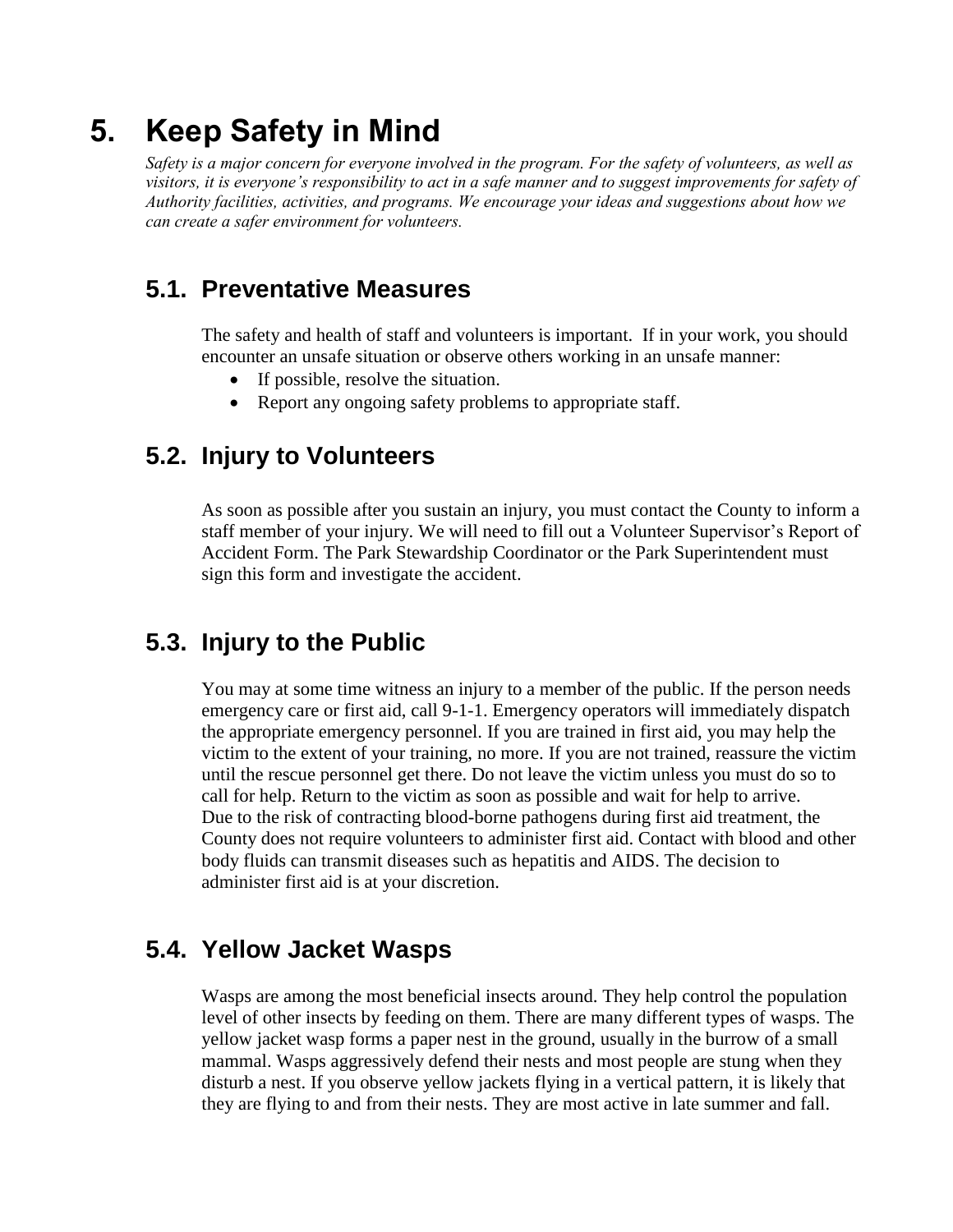When wasps sting, they do not leave behind a stinger or poison sac. According to the emergency protocols, wash the sting site with soap and water and ease the pain with a cold pack. If you know you are allergic to bees or wasps, have major swelling, or multiple stings, seek medical help immediately.

### **5.5. Hypothermia**

Hypothermia is a potentially dangerous drop in body temperature, usually caused by prolonged exposure to cold temperatures. The risk of cold exposure increases as the winter months arrive. But if you're exposed to cold temperatures on a spring hike you can also be at risk of hypothermia.

Normal body temperature averages 98.6 degrees. With hypothermia, core temperature drops below 95 degrees. In severe hypothermia, core body temperature drops to 86 degrees or lower.

The most common cause of hypothermia is cold exposure. When the balance between the body's heat production and heat loss tips toward heat loss for a prolonged period, hypothermia can occur. Accidental hypothermia usually happens after cold temperature exposure without enough warm, dry clothing for protection.

Symptoms:

- Shivering, which may stop as hypothermia progresses (Shivering is actually a good sign that a person's heat regulation systems are still active).
- Slow, shallow breathing
- Confusion and memory loss
- Drowsiness or exhaustion
- Slurred or mumbled speech
- Loss of coordination, fumbling hands, stumbling steps
- A slow, weak pulse
- In severe hypothermia, a person may be unconscious without signs of breathing or a pulse*.*

Treatment:

Hypothermia is a potentially life-threatening condition that needs emergency medical attention. If medical care isn't immediately available:

- Remove any wet clothes, hats, gloves, shoes, and socks.
- Protect the person against wind, drafts, and further heat loss with warm, dry clothes and blankets.
- Move gently to a warm, dry shelter as soon as possible.
- Begin rewarming the person with extra clothing. Use warm blankets.
- Take the person's temperature if a thermometer is available.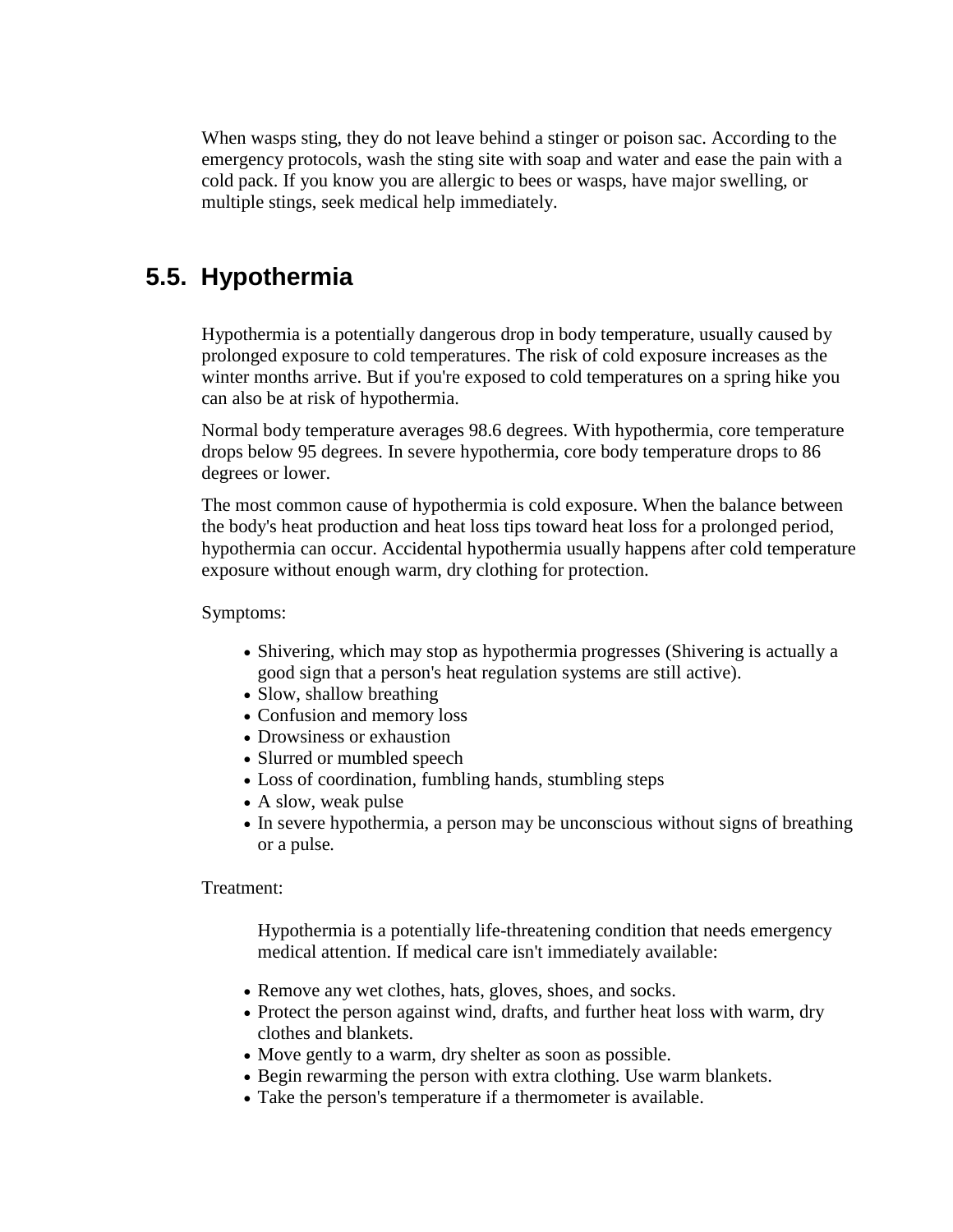• Offer warm liquids, but avoid alcohol and [caffeine,](http://www.webmd.com/balance/caffeine-myths-and-facts) which speed up heat loss. Don't try to give fluids to an unconscious person.

**If the hypothermic person is unconscious, or has no pulse or signs of breathing, call for emergency help right away. CPR (cardiopulmonary resuscitation) should be given immediately.**

### **5.6. Chainsaw**

 Only volunteers who have passed the Chainsaw Safety training course are allowed to use a chainsaw on County Park property. Volunteers must use all Personal Protective Equipment required by Kitsap County and OSHA. Training must be renewed every two years.

### **5.7. Heavy Equipment (Mowers, tractors, backhoes, etc.)**

 In order to use personal heavy equipment on County Park property, volunteers must have a Personal Equipment Use Permit on file with Kitsap County Parks. Volunteers must also abide by all safety protocols set forth by Kitsap County and OSHA.

# **5.8 Sharps**

 Sharps Defined as needles, syringes, scalpels, lancets, intravenous tubing with needles attached, razor blades, box cutters, knives, broken glass, and other sharp objects. The obvious risk of handling sharp objects is getting a cut or puncture wound. These can be serious enough by themselves however, a significant risk of infection by blood borne pathogens (bacteria and viruses) such as Tetanus or Hepatitis exist.

#### **Sharps Standard Operating Procedures**

- Volunteers are not permitted to handle and dispose of sharps.
- In the event of encountering a sharp, volunteers are asked to document the location and immediately notify the parks volunteer department staff.
- The removal and disposal of sharps should only be done by authorized park staff.

#### **Sharps Exposure Incident Procedure (If someone is punctured by a contaminated SHARP)**

- Wash the injury site with soap and water to prevent infection.
- Identify the sharp object, if it is a syringe, carefully collect it in a single needle container or sturdy container and bring it with you to the nearest medical facility.
- If exposure was to a nail, barbed wire, or other sharp metal object, consider the date of last tetanus immunization shot. If unknown or over ten years ago, advise injured person to seek medical attention.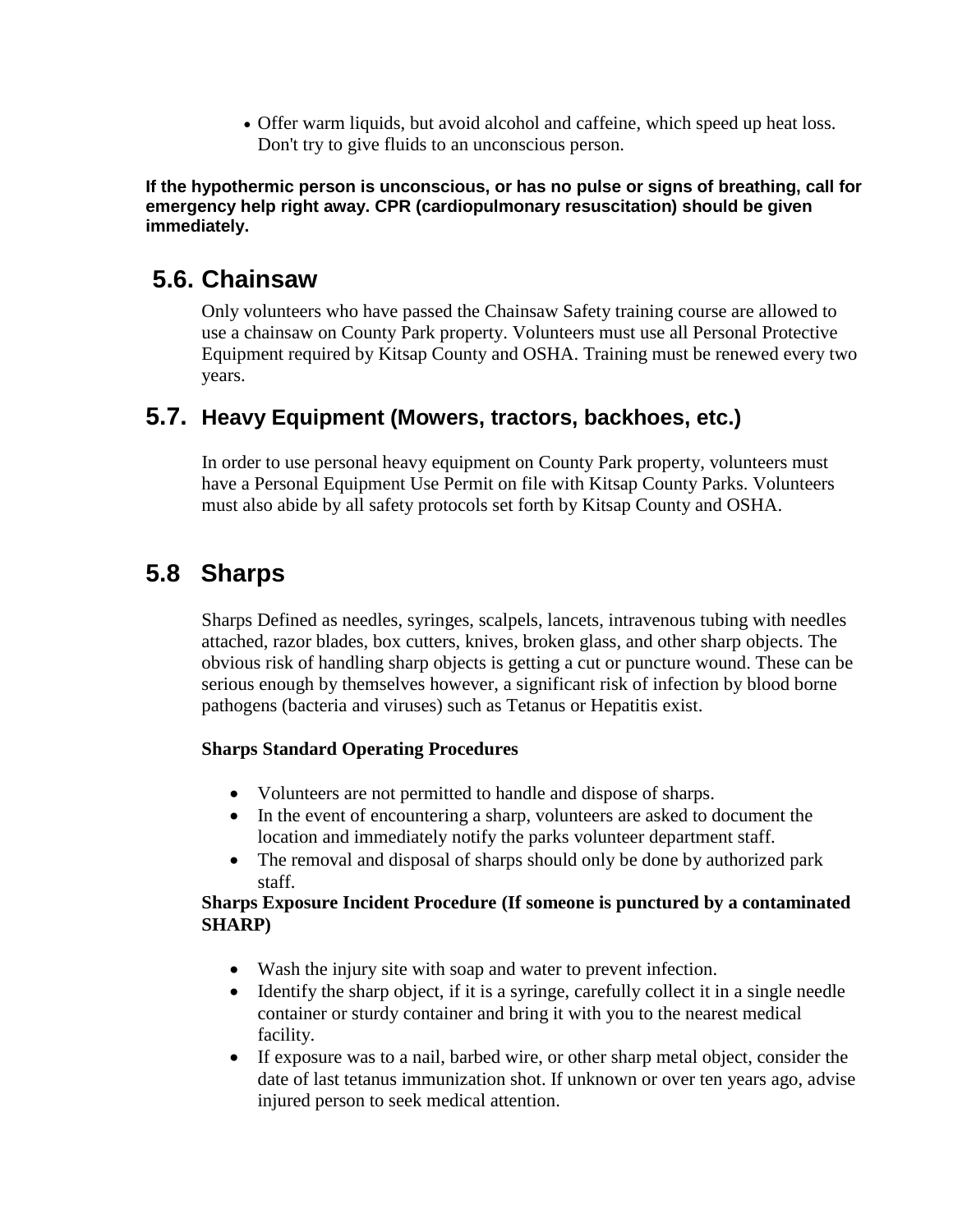- If object is made of wood or other material. Apply First Aid and monitor.
- Report the Incident to your Supervisor as soon as possible after exposure incident.
- Photograph the sharp object and complete an incident report as soon as possible after exposure.

# **5.9 Common Incidents to Report**

Please contact and defer decisions to park department staff on the following items, as these decisions are often referred to outside departments to be resolved. Volunteers should accurately document location before reporting.

- Homeless Encampments
- Illegal Dumping
- Abandoned vehicles

# **5.10 Fire Danger**

- Fire danger signs will be distributed to the stewardship groups via parks volunteer coordinators at the directive of parks department leadership.
- The period of time signs are posted depends on the fire danger levels as determined by Washington State Department of Natural Resources.

# **5.11 Stinging Nettles**

- Stinging nettle is an herbaceous plant and can grow up to 6ft tall.
- The toothed leaves are covered with numerous stinging trichomes (plant hairs).
- The plant hairs found on the leaves and stems have a bulbous tip that break off when brushed against, revealing needlelike tubes that can pierce the skin.
- The hairs can cause an itchy, burning rash in humans.
- Wash with soap and water to relieve the sting and remove the nettle hairs.
- Relieve the itching by applying a cold cloth or ice pack.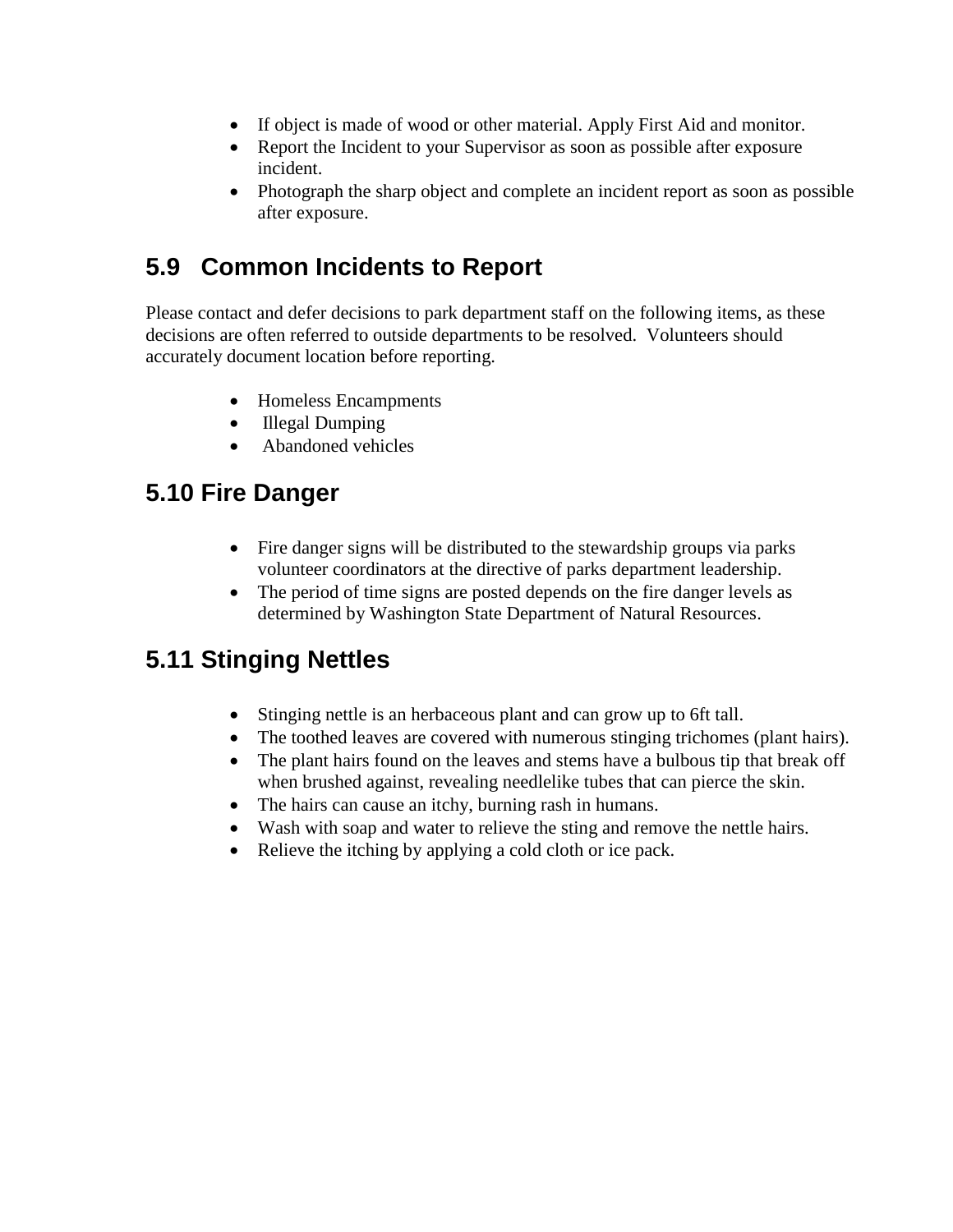# **6. Forms**

**Volunteer Agreement and Release of Liability Personal Equipment Use Permit Volunteer Supervisor's Report of Accident Trail request form Safety Briefing Checklist**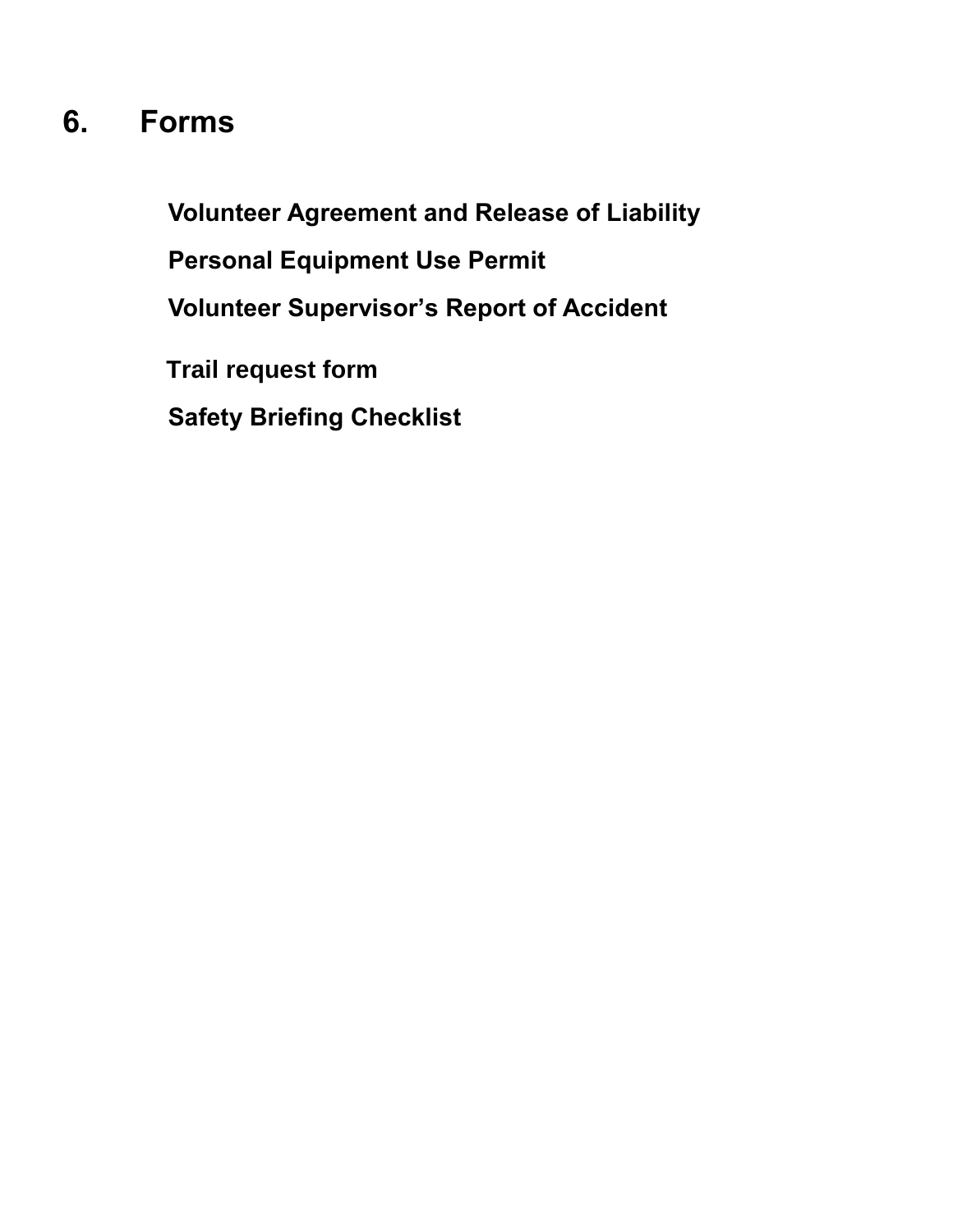## **Kitsap County Parks VOLUNTEER REGISTRATION AND AGREEMENT**

| <b>Volunteer Category:</b><br>(Please circle) | <b>Stewardship Program</b><br>Docent | Adopt-A-Park<br><b>Special Project</b> |  |
|-----------------------------------------------|--------------------------------------|----------------------------------------|--|
| Volunteer Name:                               |                                      |                                        |  |
| Address:                                      |                                      |                                        |  |
| City:                                         |                                      | Zip:                                   |  |
| Email address: __                             |                                      |                                        |  |
| Daytime Phone: $(\_\_)$                       |                                      | Nighttime Phone: $(\_\_)$              |  |
| <b>Emergency Contact Name:</b>                | Telephone: (                         |                                        |  |

I, 1. All and Equipment County Parks Department, and possibly be a serve as a volunteer of the Kitsap County Parks Department, and possibly be transported to my work site in a County vehicle. I am 18 years of age or older. (Minors must have a parent or legal guardian complete and sign this Agreement). I hereby agree to the following:

#### **A. COMPLIANCE WITH COUNTY RULES AND PROCEDURES**

I agree as follows:

- 1. I will comply with the rules and regulations set forth by Kitsap County.
- 2. All work within Kitsap County Parks must be preapproved by Kitsap County.

# **VOLUNTEER'S RELEASE OF ALL LIABILITY**

**It is my desire and intention to perform voluntary services without compensation of any kind for the Kitsap County Parks Department.**

**I am fully aware of the possible hazards of volunteering for the County and I am aware that in volunteering I may incur personal injury and/or property damage. I understand that my volunteer services may include a variety of physical hazards, including but not limited to, the use of tools, and extremely rugged, uneven and steep terrain.** 

**I attest that I am physically fit, able, and qualified to participate in this volunteer activity. I am participating in these activities with knowledge of the risks involved and I hereby agree to accept any and all risks of injury or death.**

**I hereby release Kitsap County, its employees, officers, directors, and agents from any claims, lawsuits, or actions I, my heirs, or legal representatives may have for any personal injury and/or property damage I may incur as a result of my voluntary services except those damages caused by the sole negligence or willful misconduct of Kitsap County employees***.* **I understand that, but for this release of any and all liability, the County would not accept my offer of volunteering service.**

**I HAVE READ AND VOLUNTARILY SIGN THIS AGREEMENT AND RELEASE OF LIABILITY.** This release of all liability is entered into this day of , at , at , wA.

Print Name: 1988. Contact Name: 1988. Contact Name: 1988. Contact Name: 1988. Contact Name: 1988. Contact Name I Separate Name I Separate Name I Separate Name I Separate Name I Separate Name I Separate Name I Separate Name

Signature:

**IF VOLUNTEER IS A MINOR, PLEASE COMPLETE SIDE TWO.**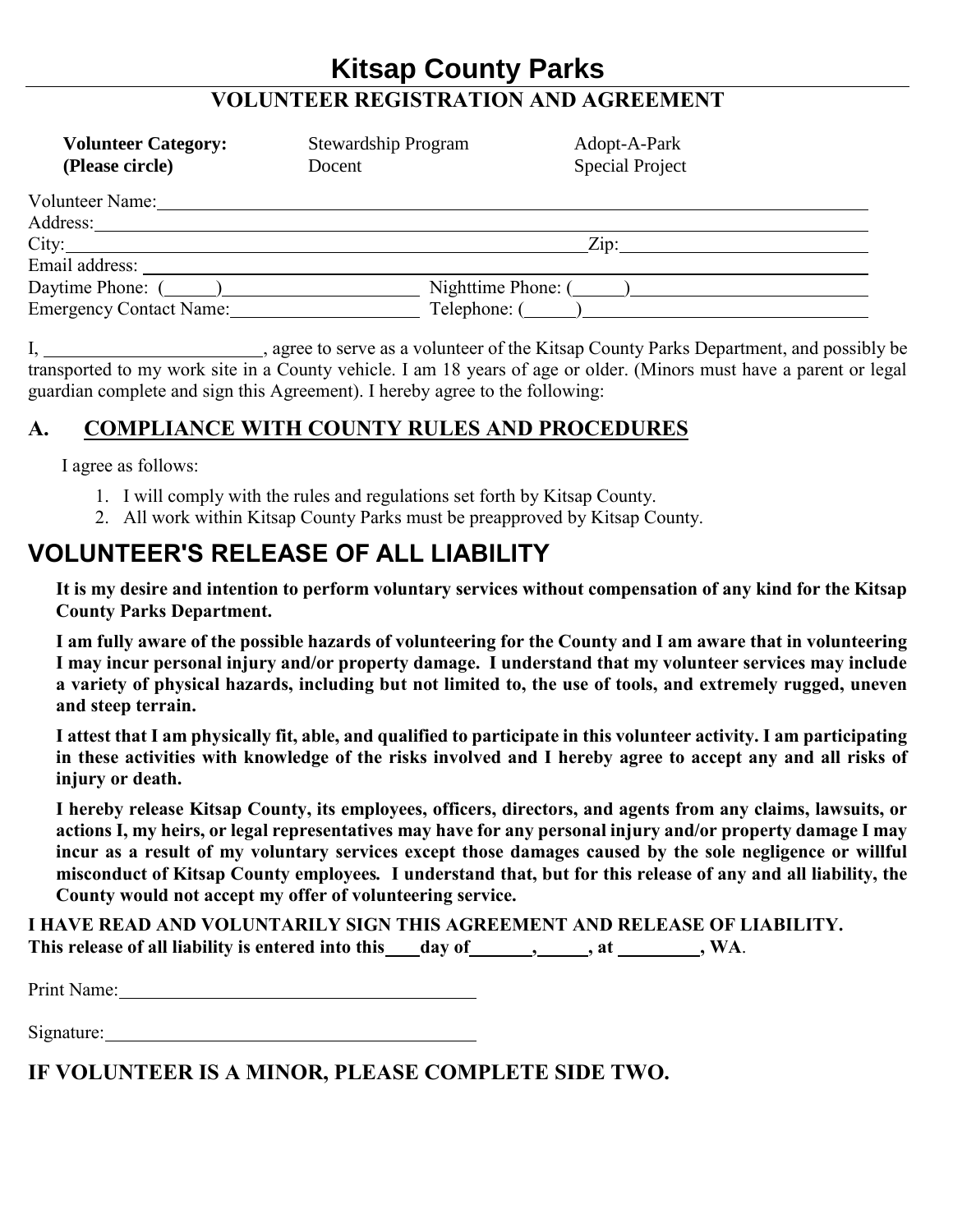*I HAVE READ AND VOLUNTARILY SIGN THIS AGREEMENT AND RELEASE OF LIABILITY.*

**Signature of Parent or Guardian**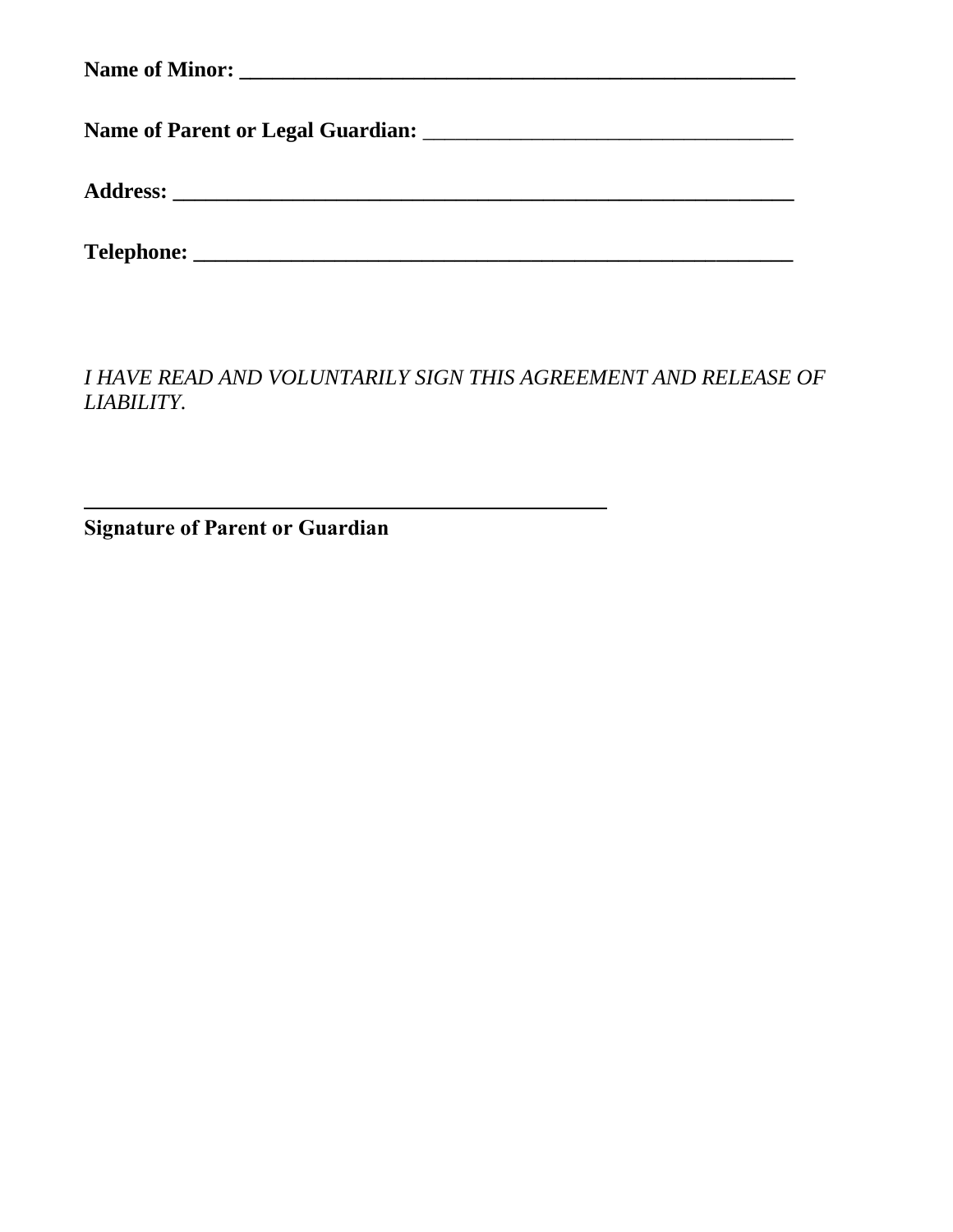# **Personal Equipment Use Permit**

This EQUIPMENT USE PERMIT (PERMIT) is made and entered into between KITSAP COUNTY, a municipal corporation, with its principal offices at 614 Division Street, Port Orchard, Washington 98366, hereinafter referred to as "COUNTY", and , hereinafter referred to as "PERMITTEE".

COUNTY does hereby grant to PERMITTEE, pursuant to the terms and conditions set forth herein, permission to use owned, rented, or leased equipment on COUNTY PROPERTIES OR BUSINESSES.

This Permit is granted upon the following terms and conditions:

1. **Term**. The Permit will become effective on and terminate on . In no event will the Permit become effective unless and until it is approved and executed by the duly authorized representative of Kitsap County. The COUNTY may terminate this Permit at any time in the event of PERMITTEE's breach of any of the terms or conditions hereof.

#### 2. **Assumption of Risk and Liability by PERMITTEE.**

- a. PERMITTEE acknowledges that they are entering into this Permit with full knowledge of the state and condition of the COUNTY PROPERTIES, and accepts the COUNTY PROPERTIES "AS IS." PERMITTEE understands and agrees that the COUNTY would not have entered into this Permit without an express assumption of all risks by PERMITTEE.
- b. The PERMITTEE shall hold harmless, indemnify and defend the COUNTY, its officers, officials, employees and agents, from and against any and all claims, actions, suits, liability, loss, expenses, damages, and judgments of any nature whatsoever, including, but not limited to, reasonable costs and attorneys' fees in defense thereof, for injury, sickness, disability or death to persons or damage to property or business, caused by, or arising out of, the performance of the services rendered under this PERMIT by the PERMITTEE and anyone for whose acts any of them may be liable. PROVIDED, HOWEVER, that the PERMITTEE 's obligation hereunder shall not extend to injury, sickness, death or damage caused by or arising out of the sole negligence of the COUNTY, its officers, officials, employees or agents. PROVIDED FURTHER that in the event of the concurrent negligence of the parties, the PERMITTEE's obligations hereunder shall apply only to the percentage of fault attributable to the PERMITTEE, its' agents, other volunteers working with the PERMITTEE, or its' subcontractors. All volunteers working with the PERMITTEE are required to sign a VOLUNTEER AGREEMENT AND RELEASE OF LIABILITY form with the COUNTY.

In any and all claims against the COUNTY, its officers, officials, employees and agents by any volunteer of the PERMITTEE, subcontractor, anyone directly or indirectly employed by any of them, or anyone for whose acts any of them may be liable, the indemnification obligation under this Section shall not be limited in any way by any limitation on the amount or type of damages, compensation, or benefits payable by or for the PERMITTEE or subcontractor under Workers Compensation acts, disability benefit acts, or other employee benefit acts, it being clearly agreed and understood by the parties hereto that the PERMITTEE expressly waives any immunity the PERMITTEE might have had under such laws. By executing the PERMIT, the PERMITTEE acknowledges that the foregoing waiver has been mutually negotiated by the parties and that the provisions of this Section shall be incorporated, as relevant, into any contract the PERMITTEE makes with any subcontractor or agent performing Work hereunder.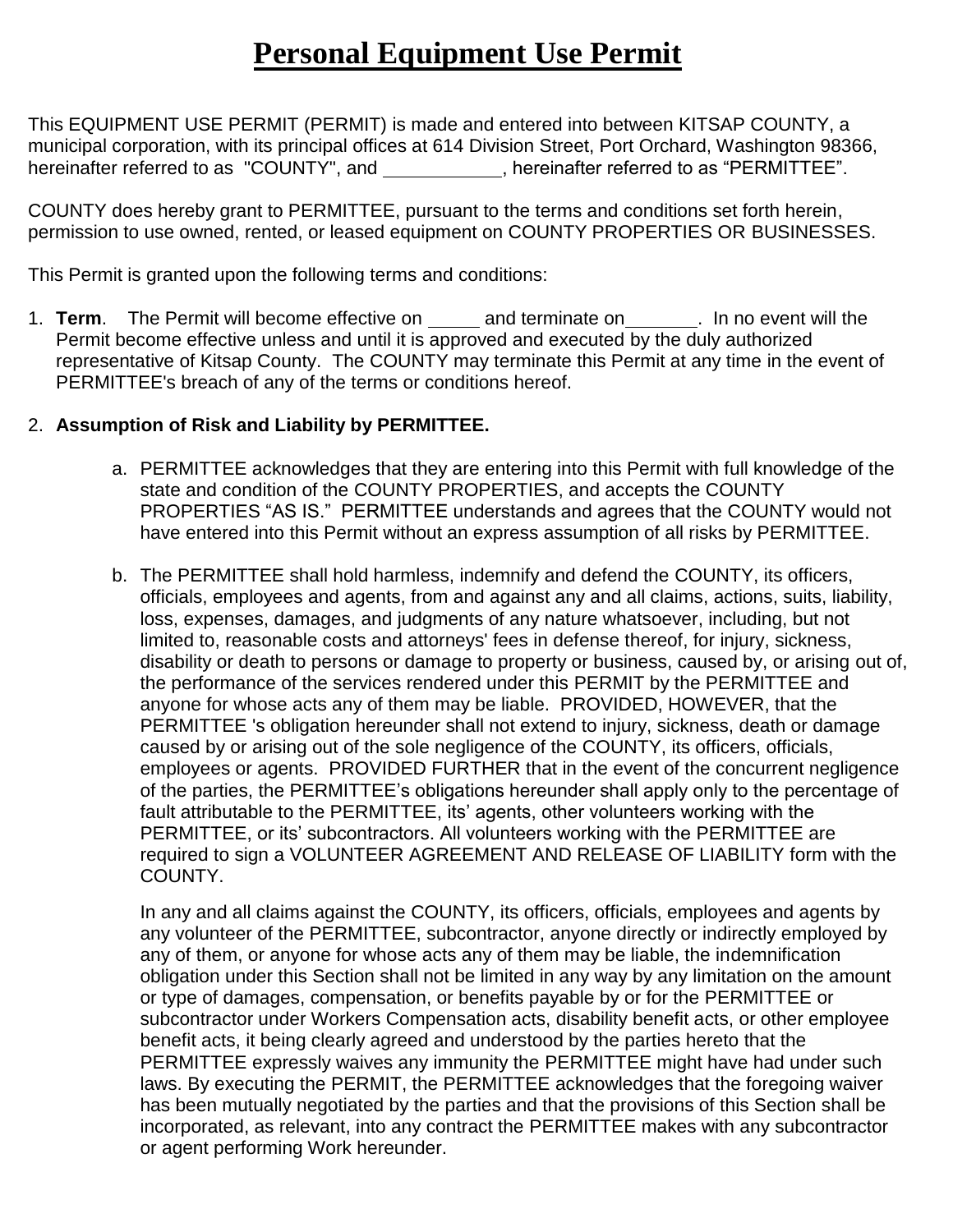The PERMITTEE's obligations hereunder shall include, but are not limited to, investigating, adjusting and defending all claims alleging loss from action, error or omission, or breach of any common law, statutory or other delegated duty by the PERMITTEE, the PERMITTEE's employees, agents or subcontractors.

- 3. **Safety Protocols.** The PERMITTEE is responsible for making sure that all owned, rented, or leased equipment meets local, state, and federal safety standards and is properly working per the manufacture's instructions. The PERMITTEE is not allowed to use any equipment that has been altered from the original manufactured settings.
	- a. The PERMITTEE is responsible for following Kitsap County safety protocol for each piece of equipment. (Attached is the required safety protocols.)
- 4. **Notification.** The PERMITTEE must have written permission from the COUNTY for any and all work on COUNTY PROPERTY. PERMITTEE is required to notify the COUNTY at least one week prior to conducting any and all work.

**\_\_\_\_\_\_\_\_\_\_\_\_\_\_\_\_\_\_\_\_\_\_\_\_\_\_\_\_\_\_\_\_\_\_\_\_\_\_\_\_\_\_\_\_\_\_\_\_\_\_\_\_\_\_\_\_\_\_\_\_\_\_\_\_\_\_\_\_\_\_\_\_\_\_\_\_\_\_\_\_\_**

**5. Approved Equipment:**

 $\overline{\phantom{a}}$  , and the contract of the contract of the contract of the contract of the contract of the contract of the contract of the contract of the contract of the contract of the contract of the contract of the contrac

**\_\_\_\_\_\_\_\_\_\_\_\_\_\_\_\_\_\_\_\_\_\_\_\_\_\_\_\_\_\_\_\_\_\_\_\_\_\_\_\_\_\_\_\_\_\_\_\_\_\_\_\_\_**

Permittee (Date) Kitsap County Park Representative (Date)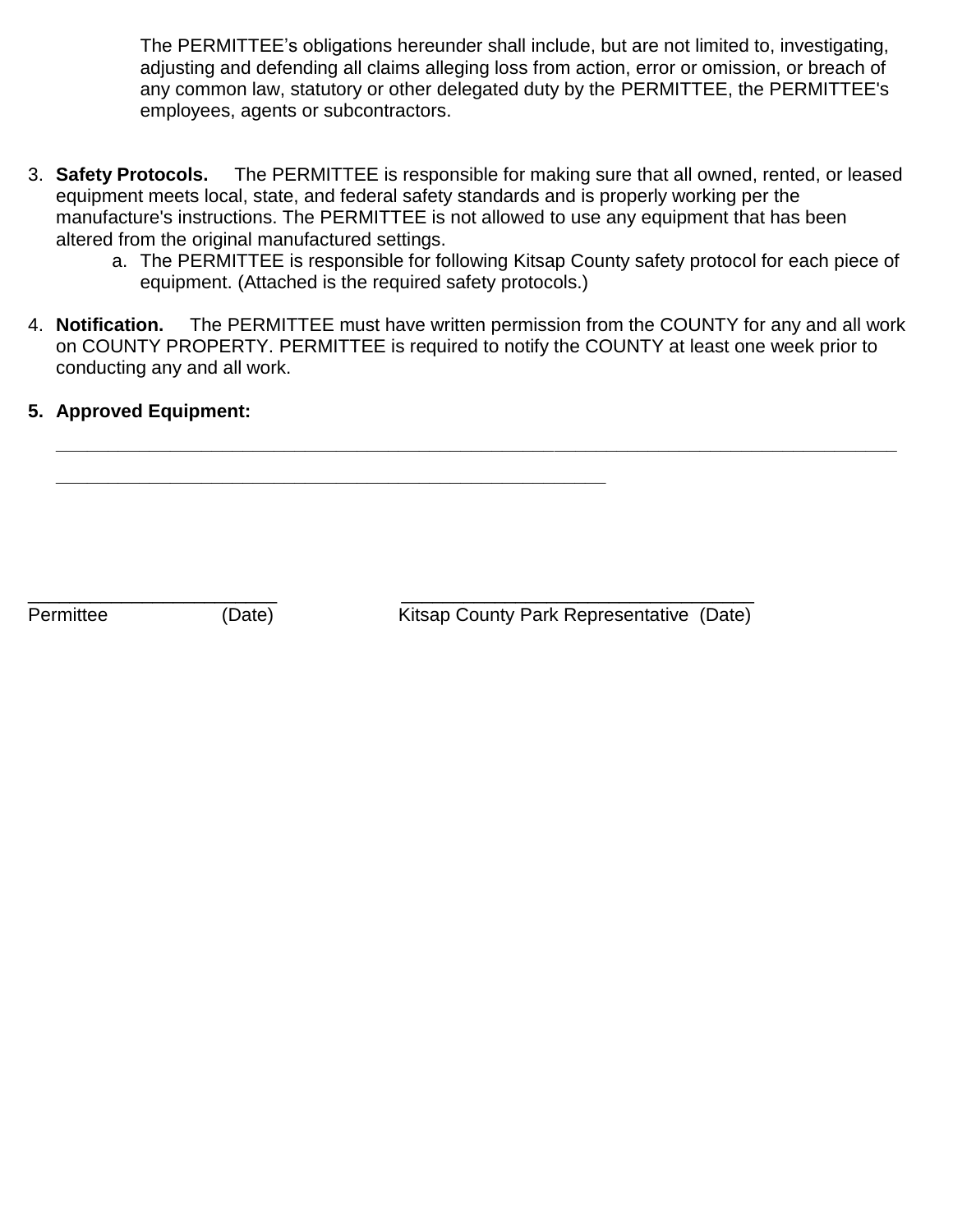#### **KITSAP COUNTY VOLUNTEER SUPERVISOR'S REPORT OF ACCIDENT**

PLEASE PRINT. IF MORE SPACE IS NEEDED, ATTACH ADDITIONAL SHEETS-ALL RESPONSES WILL BE KEPT CONFIDENTIAL

| LEAGE FININT. IF MONE OF AGE 10 INLEDED, AT FAOTI ADDITIONAL OFILETOFALE NEOF ONOLO WILL DE NEFT CONFIDENTIAL<br><b>VOLUNTEER'S LAST NAME</b><br><b>FIRST NAME</b>                                                                                                                                                                | MIDDLE INITIAL                                                                                                                                                                                                                                                                                                                                                                                                                                                                                                                                                                                                                                                                                                                                                                                                                                                                                                                                                                                                                                                                  | <b>DEPARTMENT</b>                                                                                                                                                                                                              | <b>SUPERVISOR</b>                                                                                                                                                                                                                                                     |                |                                                                                                                                                                       | <b>JOB TITLE</b>                                                                                                                                                                          |
|-----------------------------------------------------------------------------------------------------------------------------------------------------------------------------------------------------------------------------------------------------------------------------------------------------------------------------------|---------------------------------------------------------------------------------------------------------------------------------------------------------------------------------------------------------------------------------------------------------------------------------------------------------------------------------------------------------------------------------------------------------------------------------------------------------------------------------------------------------------------------------------------------------------------------------------------------------------------------------------------------------------------------------------------------------------------------------------------------------------------------------------------------------------------------------------------------------------------------------------------------------------------------------------------------------------------------------------------------------------------------------------------------------------------------------|--------------------------------------------------------------------------------------------------------------------------------------------------------------------------------------------------------------------------------|-----------------------------------------------------------------------------------------------------------------------------------------------------------------------------------------------------------------------------------------------------------------------|----------------|-----------------------------------------------------------------------------------------------------------------------------------------------------------------------|-------------------------------------------------------------------------------------------------------------------------------------------------------------------------------------------|
| <b>ADDRESS</b>                                                                                                                                                                                                                                                                                                                    |                                                                                                                                                                                                                                                                                                                                                                                                                                                                                                                                                                                                                                                                                                                                                                                                                                                                                                                                                                                                                                                                                 | PHONE NUNBER                                                                                                                                                                                                                   |                                                                                                                                                                                                                                                                       |                | HOW OFTEN DOES VOLUNTEER PERFORM THIS JOB?<br>□ DAILY □ WEEKLY □ MONTHLY □ OCCASIONALLY                                                                               |                                                                                                                                                                                           |
| PREVIOUS INJURY HISTORY                                                                                                                                                                                                                                                                                                           |                                                                                                                                                                                                                                                                                                                                                                                                                                                                                                                                                                                                                                                                                                                                                                                                                                                                                                                                                                                                                                                                                 | AGE                                                                                                                                                                                                                            | <b>SEX</b>                                                                                                                                                                                                                                                            | SOCIAL SEC. NO |                                                                                                                                                                       | <b>TODAY'S DATE</b>                                                                                                                                                                       |
| TYPE OF WORK PERFORMED                                                                                                                                                                                                                                                                                                            |                                                                                                                                                                                                                                                                                                                                                                                                                                                                                                                                                                                                                                                                                                                                                                                                                                                                                                                                                                                                                                                                                 |                                                                                                                                                                                                                                | WITNESSES TO ACCIDENT/INJURY                                                                                                                                                                                                                                          |                |                                                                                                                                                                       |                                                                                                                                                                                           |
| DATE OF INJURY                                                                                                                                                                                                                                                                                                                    |                                                                                                                                                                                                                                                                                                                                                                                                                                                                                                                                                                                                                                                                                                                                                                                                                                                                                                                                                                                                                                                                                 | TIME OF INJURY                                                                                                                                                                                                                 | <b>LOCATION</b>                                                                                                                                                                                                                                                       |                |                                                                                                                                                                       |                                                                                                                                                                                           |
| DESCRIBE ACCIDENT INCLUDING MACHINE, OBJECT OR SUBSTANCE INVOLVED, GIVE DETAILS                                                                                                                                                                                                                                                   |                                                                                                                                                                                                                                                                                                                                                                                                                                                                                                                                                                                                                                                                                                                                                                                                                                                                                                                                                                                                                                                                                 |                                                                                                                                                                                                                                |                                                                                                                                                                                                                                                                       |                |                                                                                                                                                                       |                                                                                                                                                                                           |
|                                                                                                                                                                                                                                                                                                                                   |                                                                                                                                                                                                                                                                                                                                                                                                                                                                                                                                                                                                                                                                                                                                                                                                                                                                                                                                                                                                                                                                                 |                                                                                                                                                                                                                                |                                                                                                                                                                                                                                                                       |                |                                                                                                                                                                       |                                                                                                                                                                                           |
|                                                                                                                                                                                                                                                                                                                                   |                                                                                                                                                                                                                                                                                                                                                                                                                                                                                                                                                                                                                                                                                                                                                                                                                                                                                                                                                                                                                                                                                 | TO BE COMPLETED BY SUPERVISOR                                                                                                                                                                                                  |                                                                                                                                                                                                                                                                       |                |                                                                                                                                                                       |                                                                                                                                                                                           |
| <b>ACTIVITY</b><br>PUSHING/PULLING<br><b>LIFTING</b><br><b>BENDING</b><br>REACHING/EXTENDING<br>PINCH POINT<br><b>STRUCK BY</b><br><b>STRUCK AGAINST</b><br><b>SPLASH</b><br>REPETITIVE MOTION<br><b>CLIMBING</b><br>RESCUE/INTERVENTION<br><b>WALKING</b><br><b>RUNNING</b><br><b>DRIVING</b><br><b>OTHER</b><br><b>SEVERITY</b> | PART OF BODY INJURED<br>$\Box$ RIGHT<br><b>D LEFT</b><br><b>HEAD</b><br>EYE<br><b>NOSE</b><br><b>MOUTH</b><br>EAR<br><b>NECK</b><br><b>BACK</b><br><b>CHEST</b><br><b>SHOULDER</b><br>ARM<br><b>WRIST</b><br><b>HAND</b><br><b>THUMB</b>                                                                                                                                                                                                                                                                                                                                                                                                                                                                                                                                                                                                                                                                                                                                                                                                                                        | <b>FINGER</b><br>HIP<br><b>GROIN</b><br><b>BUTTOCKS</b><br>LEG<br>$-KNEE$<br>ANKLE<br><b>FOOT</b><br><b>TOE</b><br>UPPER BODY<br>LOWER BODY<br>__ INTERNAL<br><b>UNSAFE ACTS - PRIMARY CAUSE (MARK ONLY ONE)</b>               | <b>TYPE OF INJURY</b><br>CUT/ABRASION<br>SPRAIN/STRAIN<br>HERNIA<br>FRACTURE<br><b>AMPUTATION</b><br><b>BURN</b><br><b>IRRITATION</b><br><b>ASPHYXIATION</b><br><b>TENDINITIS</b><br><b>CONTUSION</b><br><b>POISONING</b><br><b>CUMULATIVE TRAUMA</b><br><b>OTHER</b> |                | <b>UNSAFE CONDITION</b><br><b>SUBSTANCE</b><br><b>ENVIRONMENT</b><br><b>PROCEDURE</b><br>PUBLIC HAZARDS<br>UNSAFE CLOTHING<br>OTHER<br>UNSAFE ACTS - SECONDARY CAUSES | DEFECTIVE TOOLS, EQUIP, OR<br>UNSAFE DESIGN OR CONSTRUCITON<br><b>HAZARDS OF OUTSIDE WORK</b><br>HAZARDOUS ARRANGEMENT OR<br><b>ENVIRONMENTAL HAZARDS</b><br>CLIMATIC - WINDBLOWN OBJECTS |
| MEDICAL TREATMENT REQUIRED<br><b>FIRST AID ONLY</b><br>NO TREATMENT<br><b>ENVIRONMENTAL FACTORS</b><br><b>CONGESTION</b><br><b>HOUSE KEEPING</b><br><b>STORAGE</b><br>WEATHER<br>UNEVEN GROUND<br>VENTILATION<br>$\_$ OTHER $\_$                                                                                                  | OPERATING AT UNSAFE SPEED<br>OPERATING AT UNSAFE SPEED<br><b>IMPROPER PROCEDURES</b><br><b>IMPROPER PROCEDURES</b><br><b>IMPROPER TOOL USE</b><br><b>IMPROPER TOOL USE</b><br><b>IMPROPER TOOL CONDITION</b><br><b>IMPROPER TOOL CONDITION</b><br>LACK OF EYE/FACE PROTECTION<br>LACK OF EYE/FACE PROTECTION<br>LACK OF HEAD PROTECTION<br>LACK OF HEAD PROTECTION<br>LACK OF HAND/ARM PROTECTION<br>LACK OF HAND/ARM PROTECTION<br>LACK OF HEARING PROTECTION<br>LACK OF HEARING PROTECTION<br>POSTURE/TECHNIQUE<br>POSTURE/TECHNIQUE<br>MAKING SAFETY DEVICES INOPERATIVE<br>MAKING SAFETY DEVICES INOPERATIVE<br>UNSAFE LOADING PLACEMENT<br>UNSAFE LOADING PLACEMENT<br>TAKING UNSAFE POSITION/LINE OF FIRE<br>TAKING UNSAFE POSITION/LINE OF FIRE<br>DISTRACTING OR HORSEPLAY<br>DISTRACTING OR HORSEPLAY<br><b>DRIVING ERRORS</b><br><b>DRIVING ERRORS</b><br><b>EYES NOT ON TASK</b><br>EYES NOT ON TASK<br>NO TRAINING<br>NO TRAINING<br>INADEQUATE TRAINING<br>INADEQUATE TRAINING<br>NO BEHAVIORAL CAUSE<br>$\overline{\phantom{a}}$ OTHER<br>OTHER <b>Example 20</b> |                                                                                                                                                                                                                                |                                                                                                                                                                                                                                                                       |                |                                                                                                                                                                       |                                                                                                                                                                                           |
| YESO NOO<br><b>ADEQUATE TRAINING?</b>                                                                                                                                                                                                                                                                                             |                                                                                                                                                                                                                                                                                                                                                                                                                                                                                                                                                                                                                                                                                                                                                                                                                                                                                                                                                                                                                                                                                 | SUPERVISOR'S COMMENTS: WE ARREST AND THE RESIDENCE OF A STREET AND THE RESIDENCE OF A STREET AND THE STREET AND THE STREET AND THE STREET AND THE STREET AND THE STREET AND THE STREET AND THE STREET AND THE STREET AND THE S |                                                                                                                                                                                                                                                                       |                |                                                                                                                                                                       |                                                                                                                                                                                           |
| WAS THE ACTIVITY A<br>NORMAL PART OF THE<br>JOB?<br>YES <sub>I</sub> NO <sub>I</sub><br>WAS UNSAFE ACT<br>COMMITTED?<br>YESO NOO<br><b>WERE CONDITIONS</b>                                                                                                                                                                        |                                                                                                                                                                                                                                                                                                                                                                                                                                                                                                                                                                                                                                                                                                                                                                                                                                                                                                                                                                                                                                                                                 |                                                                                                                                                                                                                                |                                                                                                                                                                                                                                                                       |                |                                                                                                                                                                       |                                                                                                                                                                                           |
| UNSAFE?<br>YESO NOO<br>PREVENTABLE?<br>YESO NOO                                                                                                                                                                                                                                                                                   | DID VOLUNTEER GO TO THE DOCTOR YES IN NOI                                                                                                                                                                                                                                                                                                                                                                                                                                                                                                                                                                                                                                                                                                                                                                                                                                                                                                                                                                                                                                       |                                                                                                                                                                                                                                |                                                                                                                                                                                                                                                                       |                |                                                                                                                                                                       |                                                                                                                                                                                           |
| INJURED VOLUNTEER'S SIGNATURE                                                                                                                                                                                                                                                                                                     | $0.0101$ FTF AND DETUDN TO DIOK MANAGEMENT, MO 40 = $\frac{1}{2}$                                                                                                                                                                                                                                                                                                                                                                                                                                                                                                                                                                                                                                                                                                                                                                                                                                                                                                                                                                                                               | SUPERVISOR SIGNATURE                                                                                                                                                                                                           |                                                                                                                                                                                                                                                                       |                | DEPARTMENT HEAD SIGNATURE                                                                                                                                             |                                                                                                                                                                                           |

**COMPLETE AND RETURN TO RISK MANAGEMENT, MS-13 Form V-17**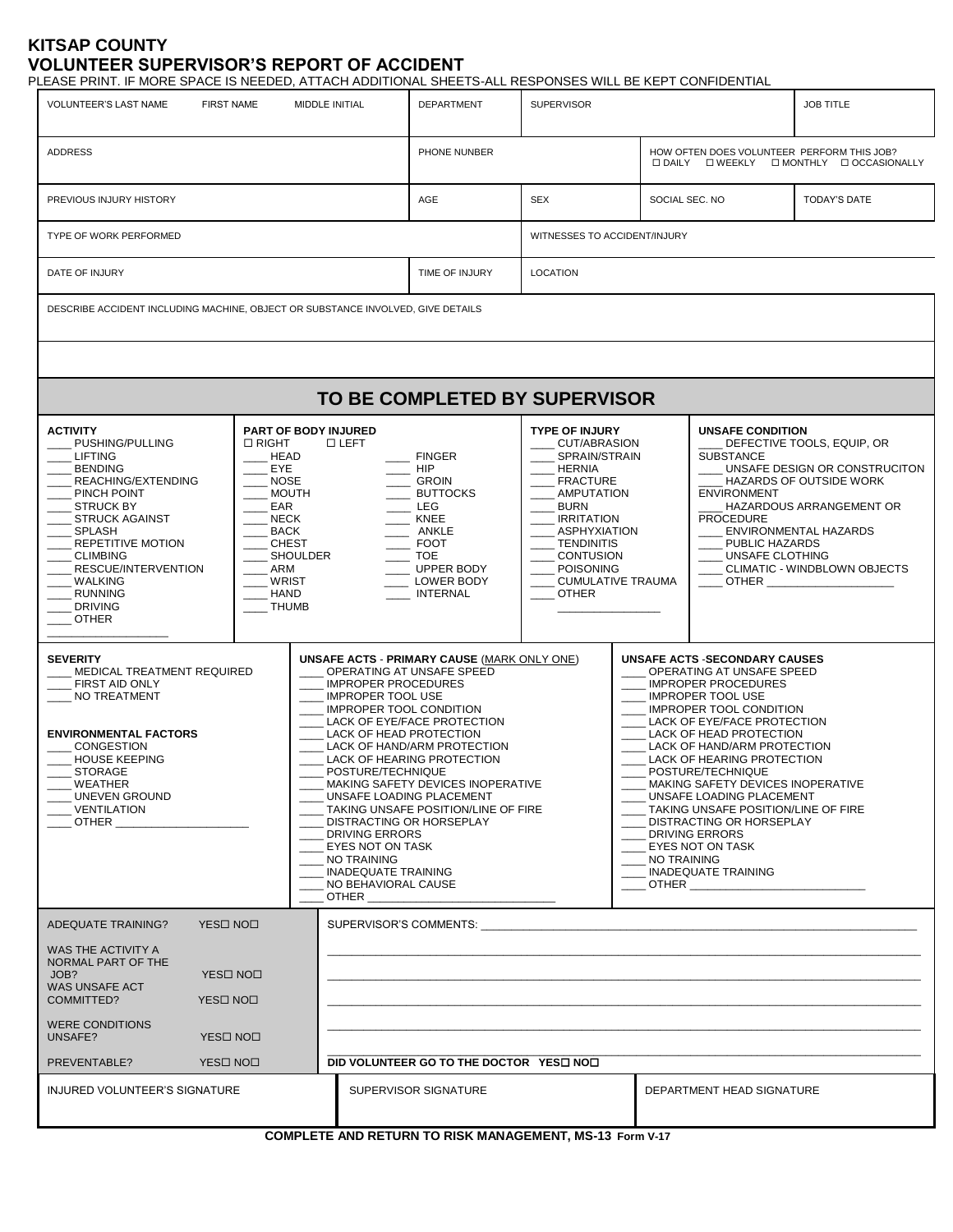

#### **KITSAP COUNTY PARKS & OPEN SPACE RECREATION TRAIL PROPOSAL PLANNING PROSPECTUS and CONSTRUCTION APPLICATION**

#### **Park & Project Name:**  $\blacksquare$ Applicant: Organization Requesting New or Improved Trails? Date Submitted: **Trail Purpose and Attraction:** (master plan, trail system connection, re-route for resource protection, destination, vistas, etc.) Example: Re- route Beaver Pond trail away from sensitive wetlands, decommission sensitive trail segment , rebuild bridge to meet standard for horse travel, use part of old trail to make a wildlife viewing access . Re- route will be approximately .15 mile,

decommissioned trail length of similar distance maintaining 200 ft. as wildlife viewing section.

**Intended Trail User:** (hiking, ADA, dog-walk, mountain bike, equestrian, nature observation, other) Example: Main trail re-route will be a multi use, non-motorized trail serving horses, bicycling, and hiking connecting uplands trailhead to County Park. The Viewing trail will be limited to hiking only.

**Description of Landscape Conditions:** (slope, soils, vegetation type); trail map; length, stream crossings, nearby critical habitat, etc.) Example: Trail re-route will go through a mixed forest with alder, cedar and fir with minimal slope conditions. Soils are primarily course and fine grain type.

**Trail Tread Construction Requirements**: (clearing and grubbing requirements – height/ width, trail tread surfacing/ armor, drainage issues) Example: Trail width – tread 3 ft., brushing of 5 ft., and height to 12 ft. Tread will use existing mineral soils and armoring when necessary to allow for drainage. The trail does traverse a flat area some additional gravel and turnpiking may be necessary. Bridge to be built at 6 ft. width – see engineering drawings.

**Trail Facilities:** (way-finding signage, benches, bridges, turnpike, boardwalk, interpretive media, introductory kiosks, rule signage, etc.) Example: Kiosk at entrance with description of beaver pond, floral and fauna, a small gate at entrance to wildlife view area with sign no dogs, bikes, horses. Bench at viewing area

**Planning and Construction Cost Estimate**: (including: route clearing/tread preparation, facilities, materials, volunteer training/certification, staff time, trail facilities and materials) Example: Signage: \$3000. Bridge: \$12,500. Trail building: (600ft including 6 ft. of turnpiking) \$3240, 100 volunteer hours.

**Proposed Schedule**: (include approved designs, environmental review, and permits) Example: We request consult from fisheries, tribe for bridge construction. June 2017-- 3 phases, 1 weekend to grub trail, 2<sup>nd</sup> weekend to install any additional treading/armoring, signage and decommissioning old trail, 3<sup>rd</sup> weekend to install bridge.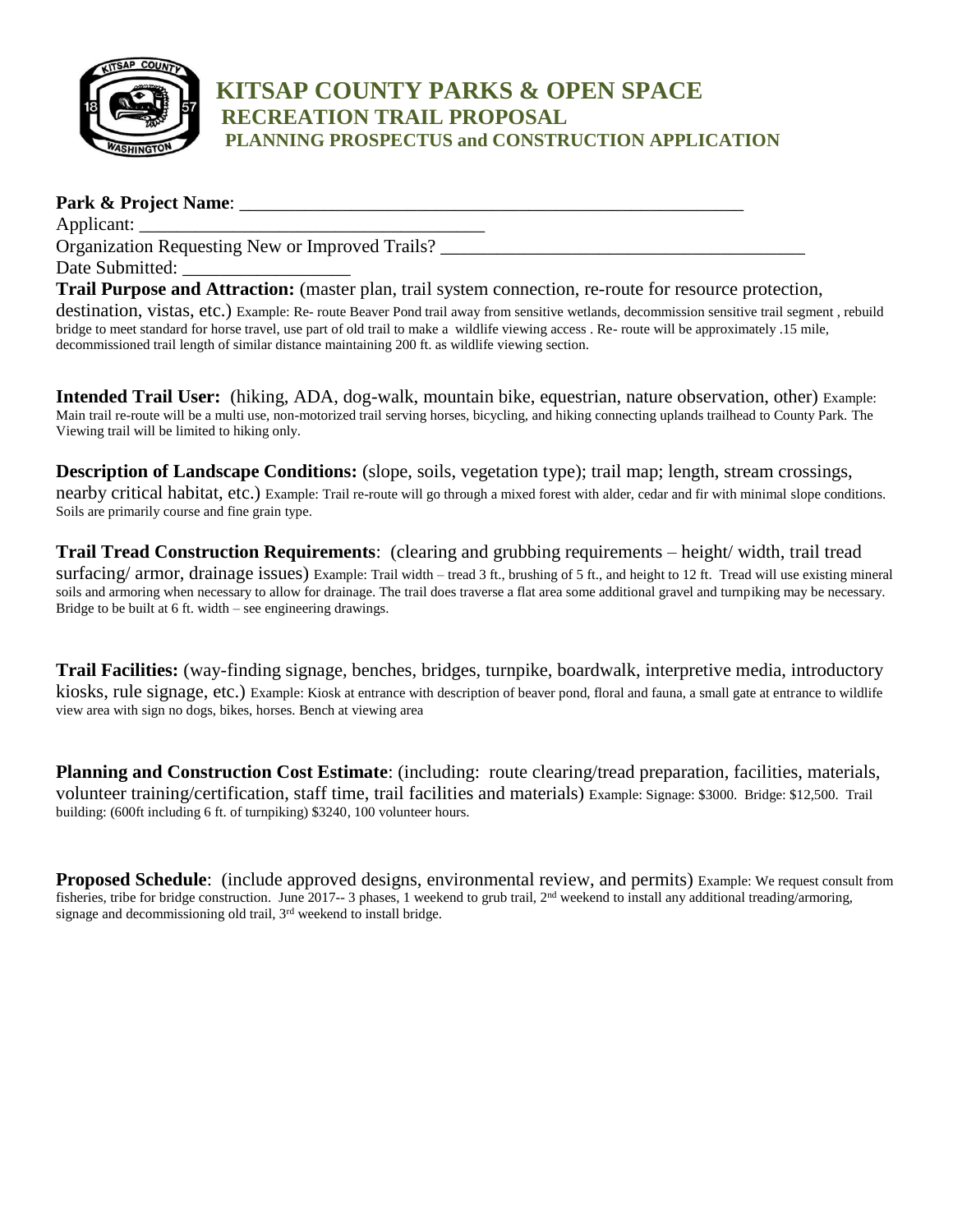- 1. Environmental Concerns:
- 2. Public Access/Safety Issues:
- 3. Planning/Construction/Design Issues:
- 4. Maintenance/Signage Issues:
- 5. Permits Required: (WDFW HPA, DCD Building, DNR Forest Practices, etc.)
- 6. Other Comments/Instructions:

#### **Park Staff Reviews/Approval Initials:**

Planning \_\_\_\_\_ Forest Management \_\_\_\_\_\_ Maintenance/Operations \_\_\_\_\_ Stewardship \_\_\_\_

| <b>Approval to Proceed:</b> | <b>Ttitle</b> |  |
|-----------------------------|---------------|--|
|                             |               |  |